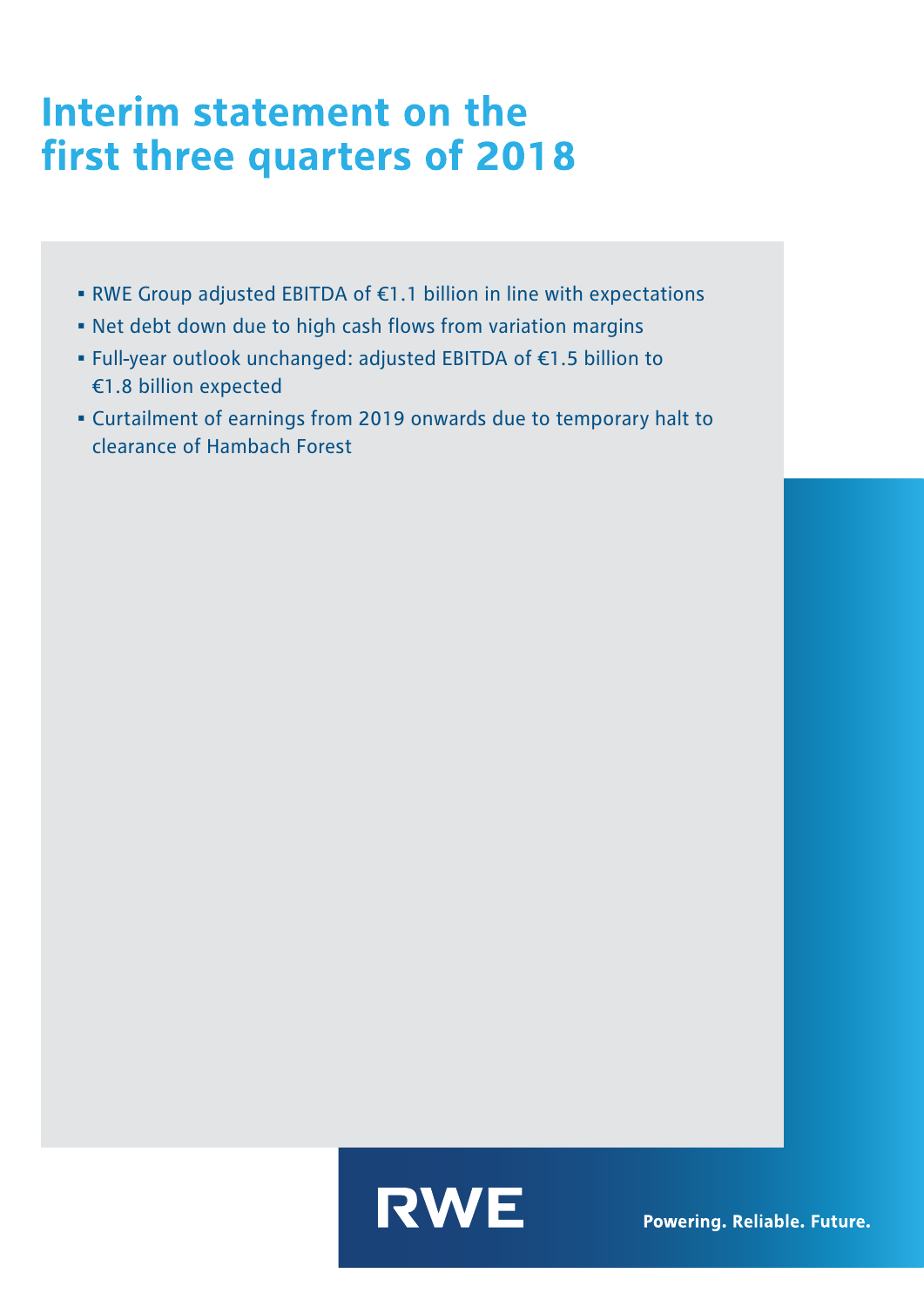## AT A GLANCE

| RWE Group - key figures <sup>1</sup>                         |                    | Jan – Sep   | Jan - Sep   | $+/-$    | Jan - Dec |
|--------------------------------------------------------------|--------------------|-------------|-------------|----------|-----------|
|                                                              |                    | 2018        | 2017        | %        | 2017      |
| Power generation                                             | billion kWh        | 131.6       | 150.8       | $-12.7$  | 200.2     |
| External revenue (excluding natural gas tax/electricity tax) | $\epsilon$ million | 9,993       | 10,342      | $-3.4$   | 13,822    |
| <b>Adjusted EBITDA</b>                                       | $\epsilon$ million | 1,139       | 1,557       | $-26.8$  | 2,149     |
| <b>Adjusted EBIT</b>                                         | $\epsilon$ million | 465         | 862         | $-46.1$  | 1,170     |
| Income from continuing operations before taxes               | $\epsilon$ million | $-42$       | 2,327       | $-101.8$ | 2,056     |
| Net income                                                   | $\epsilon$ million | $-65$       | 2,219       | $-102.9$ | 1,900     |
| Earnings per share                                           | €                  | $-0.11$     | 3.61        | $-103.0$ | 3.09      |
| Cash flows from operating activities of                      |                    |             |             |          |           |
| continuing operations                                        | $\epsilon$ million | 3,713       | $-4,351$    | 185.3    | $-3,771$  |
| Capital expenditure                                          | $\epsilon$ million | 863         | 544         | 58.6     | 902       |
| Property, plant and equipment and intangible assets          | $\epsilon$ million | 687         | 426         | 61.3     | 706       |
| <b>Financial assets</b>                                      | $\epsilon$ million | 176         | 118         | 49.2     | 196       |
| Free cash flow                                               | $\epsilon$ million | 2,912       | $-4,662$    | 162.5    | $-4,439$  |
|                                                              |                    | 30 Sep 2018 | 31 Dec 2017 |          |           |
| Net debt of continuing operations                            | $\epsilon$ million | 4,335       |             | -        |           |
| Workforce <sup>2</sup>                                       |                    | 17,653      | 19,106      | $-7.6$   |           |

1 Change in reporting; see commentary on page 4 et seq.

2 Converted to full-time positions.

## **CONTENTS**

| Major events                              |    |
|-------------------------------------------|----|
| Commentary on reporting                   | 4  |
| <b>Business performance</b>               | 7  |
| Outlook for 2018                          | 15 |
| Interim consolidated financial statements |    |
| (condensed)                               | 16 |
| Income statement                          | 16 |
| Statement of comprehensive income         | 17 |
| <b>Balance sheet</b>                      | 18 |
| Cash flow statement                       | 19 |
| Financial calendar 2019                   | 20 |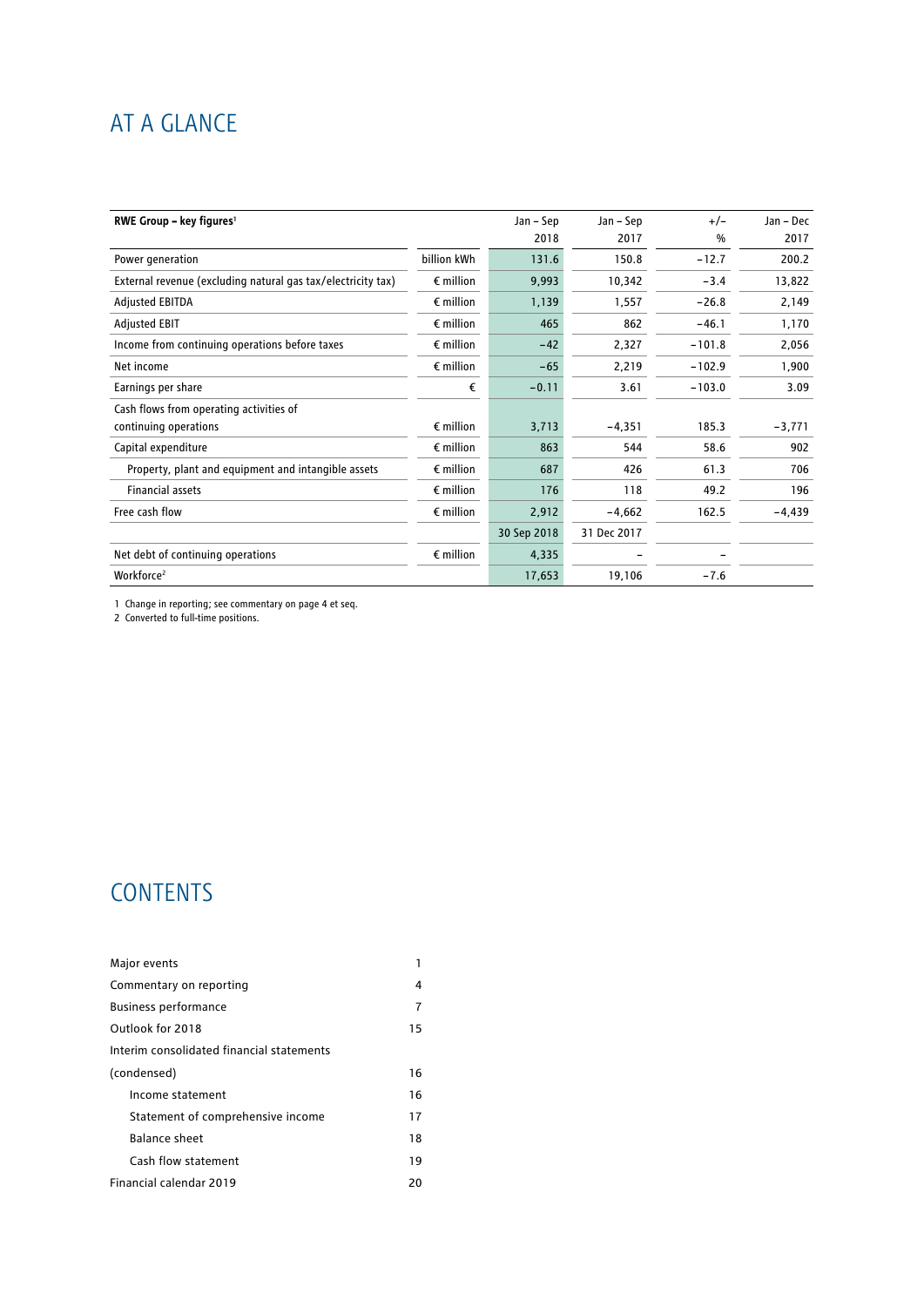## MAJOR EVENTS

#### In the period under review

#### **RWE subsidiary innogy partners up for Triton Knoll offshore wind project**

In line with its strategy of carrying out large-scale offshore wind projects with partners, innogy sold stakes of 25% and 16% in the Triton Knoll project to the Japanese energy groups J-Power and Kansai Electric Power. innogy retains the majority of Triton Knoll (59 %). The transaction was contractually agreed in the middle of August and closed in September. Triton Knoll is an offshore wind farm with a total capacity of approximately 860 MW which is due to be built off the east coast of England. innogy and its new partners will invest a total of around £2 billion to this end. A large portion of this sum (£1.75 billion) will be provided by an international consortium of banks. innogy developed Triton Knoll and will also be responsible for the construction and operation of the wind farm. Once project financing had been secured, work began in September on the onshore grid connection and construction of the wind farm is scheduled to begin soon. If the project progresses as planned, the 90 wind turbines could be commissioned successively from 2021 onwards. The state has guaranteed a payment of £74.75 per MWh for the electricity fed into the grid. The subsidy period is 15 years.

#### **UK's Galloper offshore wind farm officially in operation since September**

The official inauguration celebrations for the Galloper wind farm took place in London at the end of September. innogy owns 25 % of the wind farm, operates it and was mainly responsible for its development and construction. Galloper is 27 kilometres off the coast of Suffolk and consists of 56 turbines with a total capacity of 353 MW. The wind farm has been fully online since March and has the capability to supply about 380,000 households. The total investment in Galloper amounted to £1.5 billion.

#### **innogy to build Australia's largest solar farm**

In September, innogy decided to invest in the Limondale ground-mounted solar array in the state of New South Wales in Australia. On completion in the middle of 2020, the solar farm should have a total net installed capacity of 349 MW. This would currently make it the largest solar farm in Australia. Belectric, the company acquired by innogy in early 2017, is responsible for construction and will also handle Limondale's operation and maintenance. Belectric has already built ground-mounted solar farms with a total of approximately 2 GW in capacity globally, including projects in Australia.

#### **Niederaussem E and F units placed on security standby**

On 30 September, two 300 MW units (E and F) of the Niederaussem lignite-fired power plant were taken offline as planned. However, they can be brought back onto the grid within ten days to bridge significant electricity shortages. They were switched off under Germany's lignite security standby scheme, which was enshrined in law in 2016 for environmental reasons. Under the regime, a total of eight lignite units with a combined 2.7 GW must be taken off the market from 2016 to 2019 and placed on standby as the last resort to ensure security of supply for four years each until they are shut down for good. Five of the eight stations, which have a total capacity of 1.5 GW, belong to RWE. In 2017, we already placed units P and Q of the Frimmersdorf power plant on security standby. Unit C of the Neurath power station will follow suit as of 1 October 2019.

We presented the major events which took place from January to the beginning of August 2018 on pages 4 to 10 of the interim report on the first half of 2018.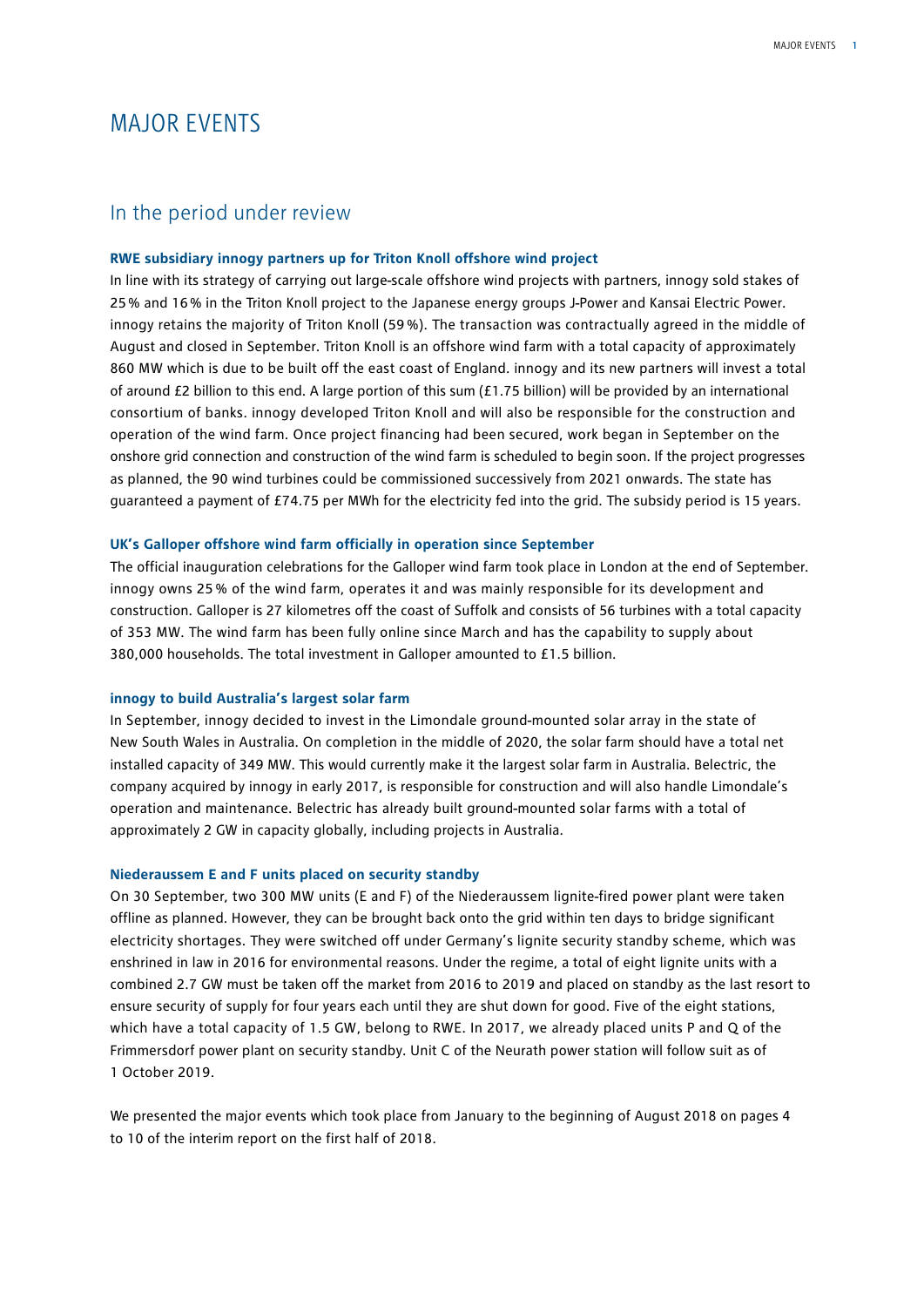#### After the period under review

#### **German Court orders temporary halt to clearance of Hambach Forest – delays in Hambach mining activity expected – RWE anticipates decline in earnings from 2019 onwards**

On 5 October, the Münster Higher Administrative Court ruled in summary proceedings that RWE Power may not clear Hambach Forest, which is near Cologne, for the time being. This will most likely lead to a massive curtailment of lignite production from the Hambach opencast mine. We anticipate annual volume shortfalls of 10 million to 15 million metric tons over the medium term (2019 to 2021). This will probably reduce EBITDA by €100 million to €200 million per year. The clearance of Hambach Forest is part of the mine's main operating plan for 2018 to 2020, which was approved in March 2018 by the relevant district government under an immediate implementation order. Thereupon, the BUND environmental activist group filed a motion to set aside the immediate implementation, which was denied by the Cologne Administrative Court. However, the Münster Higher Administrative Court granted the motion for an appeal by BUND against the Cologne ruling by preliminarily stopping the clearance of Hambach Forest, although the other opencast mining activities can be continued. The court's rationale for its decision was that the legal situation cannot be resolved in summary proceedings due to its complexity.

If and when Hambach Forest can be cleared must now be decided in the principal proceedings, which are pending before the Cologne Administrative Court. The main question is whether the remainder of Hambach Forest, which covers about 200 hectares, is subject to the protective provisions applicable to flora and fauna habitats (FFH areas) under European law. According to an expert opinion published by the Kiel Institute for Landscape Ecology at the beginning of 2018, this is not the case. The same conclusion was reached by the Cologne Administrative Court in an earlier lawsuit filed by BUND concerning the general operating plan for 2020 to 2030. The case was dismissed on 24 November 2017. On 5 October 2018, the Münster Higher Administrative Court granted the motion for an appeal by BUND against this decision. As a result, both the Cologne Administrative Court and the Münster Higher Administrative Court are addressing the FFH issue in principal proceedings. It remains to be seen when a final ruling will be handed down. It is possible that this will not happen until the end of 2020. We are doing all we can to ensure that the proceedings are concluded as soon as possible.

The temporary halt to the clearance has far-reaching ramifications for RWE. Having already renounced our rights during the last clearance period, which ran from October 2017 to February 2018, we now expect there to be substantial effects on the scheduled development of the Hambach opencast mine. First, the equipment at the top-most level, which is already right in front of the forest, will have to stop operating. Then, the excavators will hit the lower layers, preventing them from uncovering coal. We must carry out extensive investigations in order to determine the consequences for the operation of the opencast mine in detail. Only then can the ramifications for the workers be quantified.

Electricity generated from Hambach lignite covers about 15% of demand in the state of North Rhine-Westphalia. It is not only the power plants at the Neurath and Niederaussem sites that rely on the coal produced by the opencast mine, but also refining factories, which supply a large number of small and medium-sized enterprises with lignite products for their electricity and heat generation. This affects about 4,600 RWE employees and numerous supplier personnel who work in the Hambach mining area as well as in the connected power stations and businesses.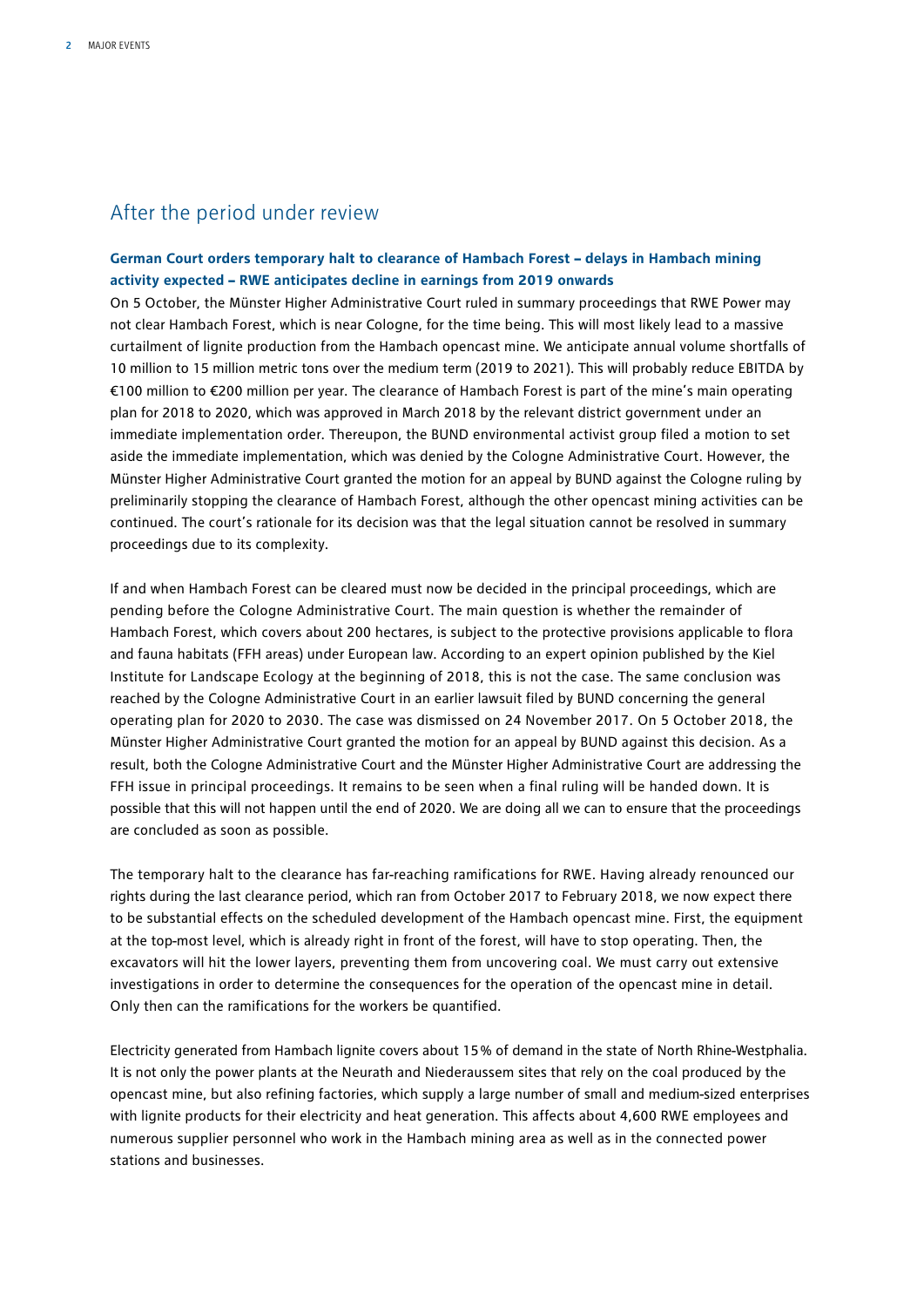#### **Dutch Claus C gas-fired power station will go back online**

Claus C, our mothballed Dutch gas-fired power plant in Maasbracht, will return to operation. This was decided by the Executive Board of RWE Generation in October. The station has a net installed capacity of 1,304 MW and, at 58%, meets the highest efficiency standards. It was commissioned in 2012 but taken offline two years later due to its lack of profitability. The reasons for it coming back online are improved market conditions and rising demand for flexible generation capacity. Commercial opportunities could also arise as Belgium intends to phase out nuclear energy and would therefore need additional generation capacity. Claus C could be connected to the Belgian grid thanks to its proximity to the border. However, it will probably take two years for the power station to be fully operational again, partly because extensive maintenance work has to be carried out.

#### **Rating agency Fitch confirms RWE's investment-grade rating**

At the beginning of October, the rating agency Fitch announced that it continues to rate RWE's long-term creditworthiness as 'BBB' with a stable outlook. This was preceded by a rating review triggered by our planned asset swap with E.ON; in March 2018, we agreed to transfer our majority stake in innogy to them in exchange for their and innogy's renewable activities as well as other assets. More detailed commentary on this transaction, which we intend to complete in 2019, can be found on the following page. Fitch is of the opinion that the asset swap will improve our financial profile because the renewables business has a high share of stable, regulated income. The agency Moody's confirmed its rating of RWE as early as May, having subjected it to a review. Moody's rating of our long-term creditworthiness is 'Baa3' with a stable outlook.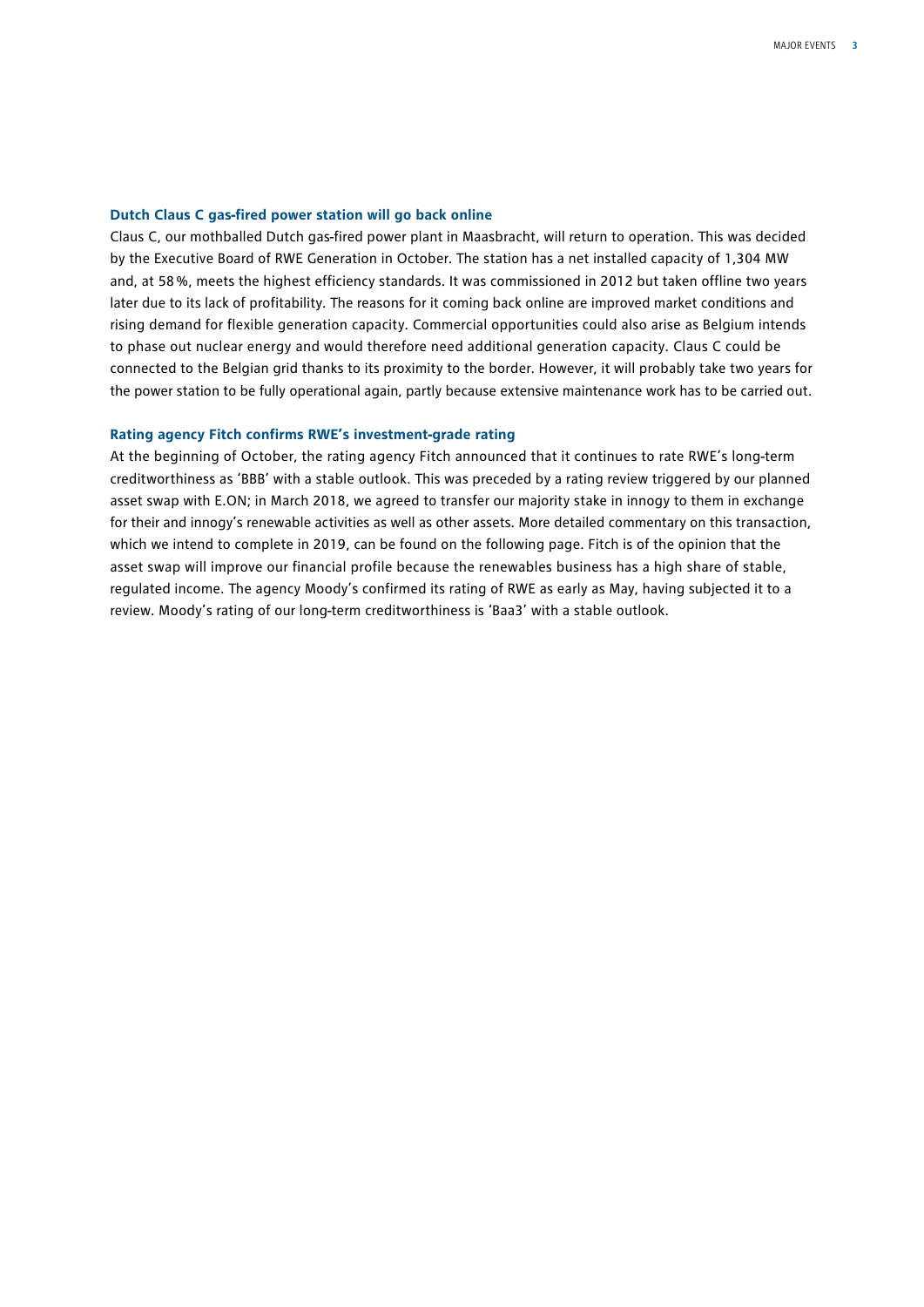## COMMENTARY ON REPORTING

#### **New presentation of innogy's activities**

On 12 March 2018, RWE and E.ON agreed to redistribute their business operations. E.ON will acquire RWE's 76.8 % stake in innogy SE. In return, RWE will receive the following shareholdings and assets: (1) a 16.67 % stake in E.ON which will be created by way of a capital increase from authorised capital in exchange for contributions in kind; (2) nearly the entire renewable energy business of E.ON; (3) innogy's renewable energy business; (4) the non-controlling interests held by the E.ON subsidiary PreussenElektra in the RWE-operated nuclear power stations Gundremmingen and Emsland of 25% and 12.5%, respectively; (5) innogy's gas storage business and (6) the 37.9% stake in the Austrian energy utility KELAG held by innogy. In addition, RWE will pay €1.5 billion to E.ON. The transfer of the business activities and equity holdings is scheduled to take retroactive commercial effect from 1 January 2018. We expect to be able to complete the transaction by the end of 2019.

The agreed asset swap requires reporting to be adjusted. A new methodology was adopted for the first time in the interim report on the first half of 2018. Before then, we had presented innogy as a fully consolidated group in its own segment. Now this segment only comprises those parts of innogy remaining within the RWE Group after the transaction. The other parts, which will permanently be transferred to E.ON, will be classified as 'discontinued operations' until they are sold. This primarily applies to the distribution networks and retail business.

The details of the change in accounting treatment are as follows:

- We are recognising the innogy business assigned to E.ON in the income statement only in condensed form under 'income from discontinued operations'. It will no longer be considered in the Group's sales volume, revenue, adjusted EBITDA, adjusted EBIT, non-operating result, financial result, or taxes on income. Prior-year figures will be adjusted accordingly. We will not calculate IFRS adjusted net income until the E.ON/innogy deal closes, because this financial indicator is of limited informational value during the transitional period.
- On the consolidated balance sheet, the affected business operations have been combined under 'assets held for sale' and 'liabilities held for sale'. In accordance with IFRS, we are maintaining the presentation of the previous year's balance sheet figures.
- In the cash flow statement in the consolidated financial statements, we recognise the cash flows from discontinued operations for the reporting and prior-year periods separately. We take a different approach in the condensed cash flow statement in the review of operations. Here, we only state cash flows from continuing operations.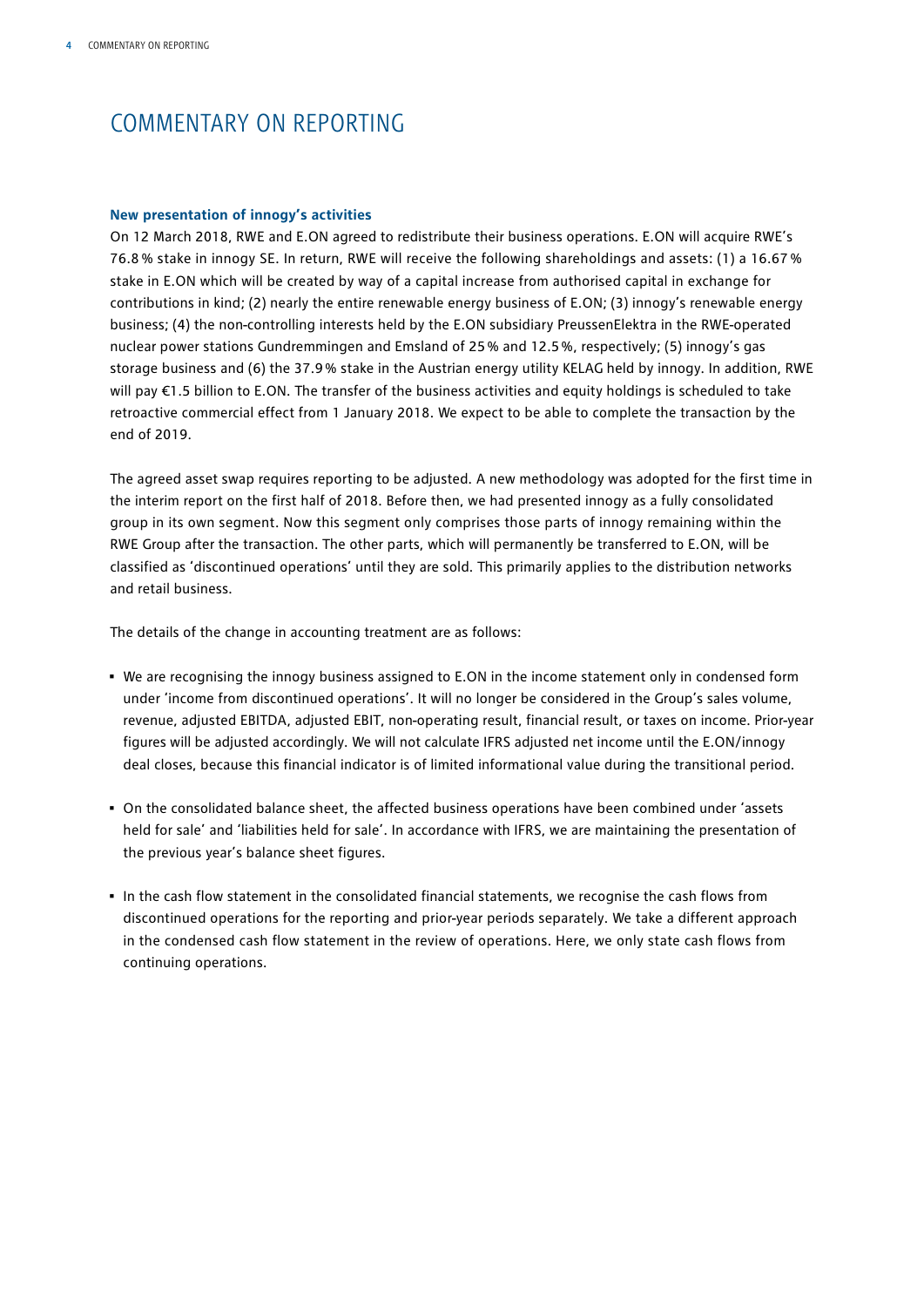#### **Group structure featuring four segments**

In our financial reporting the RWE Group is still divided into four segments (divisions). Whereas we continue to report on the Lignite&Nuclear, European Power and Supply&Trading divisions, innogy has been replaced by the segment 'innogy – continuing operations'.

The individual segments are as follows:

- Lignite&Nuclear: This segment encompasses our German electricity generation from lignite and nuclear power as well as our lignite mining operations in the Rhineland. These activities are managed by our subsidiary RWE Power. We also report the 51% stake in Hungary-based Mátra, which generates electricity from lignite and was sold in March 2018, in this division. The segment also includes our investments in the Dutch nuclear power plant operator EPZ (30%) and the German company URANIT (50%), which holds a 33% stake in Urenco, a uranium enrichment specialist.
- European Power: This is where we report on our electricity production from gas, hard coal and biomass, which focuses on Germany, the United Kingdom and the Benelux region. The segment also includes some hydroelectric power plants in Germany and Luxembourg, our 70% stake in the Turkish gas-fired power station Denizli, and RWE Technology International, which specialises in project management and engineering services. All of these activities are under the responsibility of RWE Generation.
- Supply&Trading: This division encompasses the activities of RWE Supply&Trading. The company's main activity is its independent commodity trading business. In addition, it acts as an intermediary for gas, supplies large industrial and corporate customers with energy and makes short to medium-term investments in energy assets and energy companies with which attractive returns can be achieved after taking valueenhancing measures and selling them on (principal investments). Moreover, RWE Supply & Trading markets RWE's electricity generation and commercially optimises power plant dispatch. However, earnings achieved through the latter activities are reported in the Lignite&Nuclear and European Power segments.
- innogy continuing operations: The segment includes only those parts of the innogy that are to remain within the RWE Group over the long term. This holds true above all for the renewable energy business: innogy is a leading European producer of electricity from renewable sources, in particular wind, focusing on Germany, the United Kingdom, Spain, the Netherlands, Poland and Italy. E.ON will transfer these operations back to us after the acquisition of innogy. The same applies to innogy's gas storage facilities, which are located in Germany and the Czech Republic, as well as to the 37.9% interest in the Austria-based energy utility KELAG.

Individual companies with cross-segment tasks, e.g. the Group holding company RWE AG, are stated under 'other, consolidation'. This item also includes our 25.1% stake in the German electricity transmission system operator Amprion.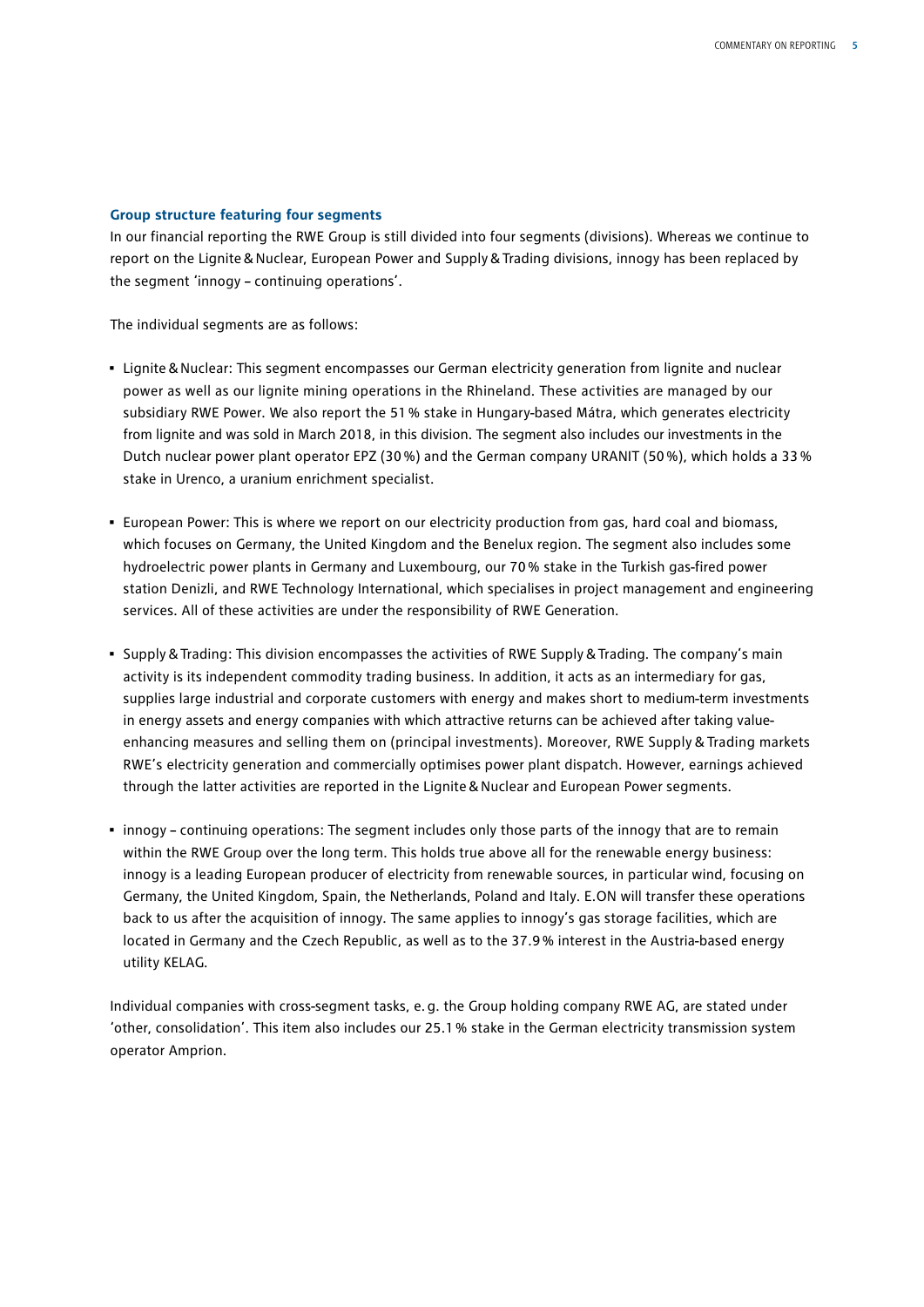#### **Change in revenue recognition due to adoption of IFRS 15**

In the 2018 fiscal year, we began applying the new accounting standard IFRS 15 'Revenue from Contracts with Customers'. One of the consequences is that changes in the fair value of commodity derivatives, which occur before the contracts are realised, must be recognised in other operating income instead of in revenue or the cost of materials. Therefore, the revenue we state for 2018 is much lower, particularly in the gas business. Prior-year figures have not been adjusted.

#### **Financial instruments have stronger effect on earnings due to adoption of IFRS 9**

We also started to apply the new accounting standard IFRS 9 'Financial Instruments' this year. This results in changes to the classification and valuation of financial instruments, to hedge accounting and to the recognition of impairments due to expected payment defaults. Again, prior-year figures have not been adjusted. Changes in the fair value of some of our securities are no longer recognised without an effect on profit or loss. This results in increased volatility on the income statement. Furthermore, the recognition of expected credit losses reduces our assets. In consequence, net debt is slightly higher.

#### **Forward-looking statements**

This interim statement contains forward-looking statements regarding the future development of the RWE Group and its companies as well as economic and political developments. These statements are assessments that we have made based on information available to us at the time this document was prepared. In the event that the underlying assumptions do not materialise or unforeseen risks arise, actual developments can deviate from the developments expected at present. Therefore, we cannot assume responsibility for the correctness of these statements.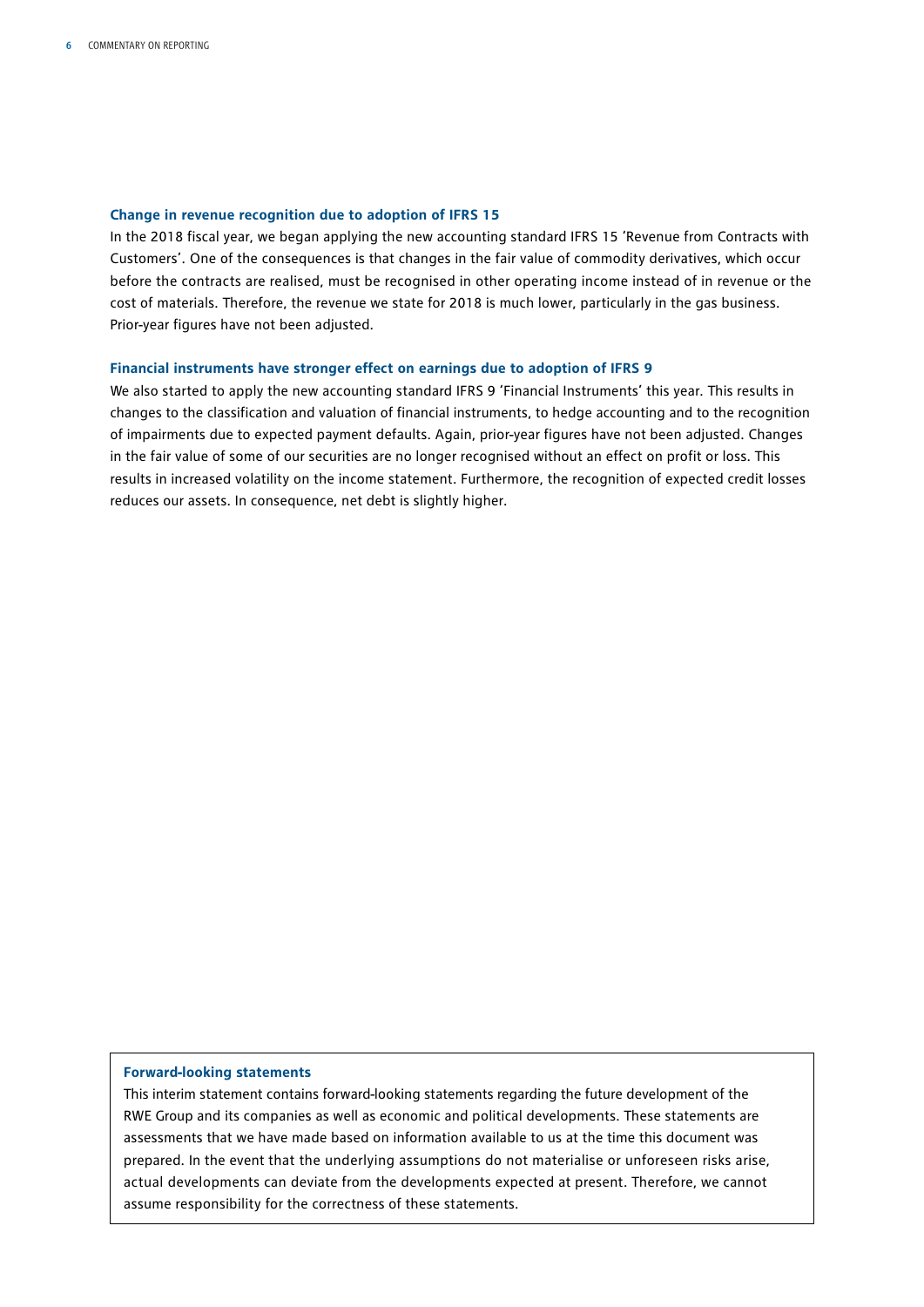## BUSINESS PERFORMANCE

| <b>External revenue</b><br>$\epsilon$ million         | Jan – Sep<br>2018 | Jan – Sep<br>2017 | $+/-$<br>% | Jan – Dec<br>2017 |
|-------------------------------------------------------|-------------------|-------------------|------------|-------------------|
| Lignite & Nuclear                                     | 813               | 923               | $-11.9$    | 1,259             |
| <b>European Power</b>                                 | 660               | 687               | $-3.9$     | 923               |
| Supply & Trading                                      | 7,739             | 7,948             | $-2.6$     | 10,517            |
| innogy - continuing operations                        | 765               | 756               | 1.2        | 1,087             |
| Other, consolidation                                  | 16                | 28                | $-42.9$    | 36                |
| RWE Group (excluding natural gas tax/electricity tax) | 9,993             | 10,342            | $-3.4$     | 13,822            |
| Natural gas tax/electricity tax                       | 102               | 101               | 1.0        | 131               |
| <b>RWE Group</b>                                      | 10,095            | 10,443            | $-3.3$     | 13,953            |

| External revenue by product <sup>1</sup>              | Jan – Sep | Jan – Sep | $+/-$         | Jan - Dec |
|-------------------------------------------------------|-----------|-----------|---------------|-----------|
| $\epsilon$ million                                    | 2018      | 2017      | $\frac{0}{0}$ | 2017      |
| <b>Electricity revenue</b>                            | 7,366     | 7,695     | $-4.3$        | 10,430    |
| of which:                                             |           |           |               |           |
| Lignite & Nuclear                                     | 218       | 327       | $-33.3$       | 451       |
| <b>European Power</b>                                 | 374       | 468       | $-20.1$       | 594       |
| Supply & Trading                                      | 6,229     | 6,384     | $-2.4$        | 8,628     |
| innogy - continuing operations                        | 545       | 515       | 5.8           | 755       |
| Gas revenue                                           | 1,123     | 1,421     | $-21.0$       | 1,795     |
| of which:                                             |           |           |               |           |
| Supply & Trading                                      | 1,075     | 1,375     | $-21.8$       | 1,738     |
| innogy - continuing operations                        | 36        | 39        | $-7.7$        | 48        |
| Other revenue                                         | 1,504     | 1,226     | 22.7          | 1,597     |
| RWE Group (excluding natural gas tax/electricity tax) | 9,993     | 10,342    | $-3.4$        | 13,822    |

1 Gas revenue in the European Power segment and electricity revenue under 'other, consolidation' is not stated separately because it is immaterial.

#### **External revenue 3% down year on year**

In the first three quarters of 2018, RWE recorded external revenue of €9,993 million from continuing operations (without taxes on natural gas or electricity). This represents a drop of 3% compared to the same period last year. Electricity revenue decreased by 4% to €7,366 million in part because RWE Supply&Trading, which markets the lion's share of the Group's production externally, sold less electricity due to a decline in generation volume. Further revenue shortfalls were experienced in the Lignite&Nuclear segment as a result of the sale of the Hungarian lignite-based power producer Mátra and in the European Power segment due to a drop in the utilisation of the Denizli gas-fired power station in Turkey. The Group's gas revenue declined by 21% to €1,123 million despite a slight increase in sales volume. One reason was lower income from the realisation of hedges. Moreover, the first-time adoption of IFRS 15 resulted in certain items no longer being recognised in revenue (see commentary on the preceding page).

| Internal revenue<br>$\epsilon$ million | Jan – Sep<br>2018 | Jan – Sep<br>2017 | $+/-$<br>$\frac{0}{0}$ | Jan - Dec<br>2017 |
|----------------------------------------|-------------------|-------------------|------------------------|-------------------|
| Lignite & Nuclear                      | 1,782             | 2,185             | $-18.4$                | 2,897             |
| <b>European Power</b>                  | 2,753             | 2,876             | $-4.3$                 | 3,967             |
| Supply & Trading                       | 2,686             | 2,715             | $-1.1$                 | 3,419             |
| innogy - continuing operations         | 271               | 270               | 0.4                    | 377               |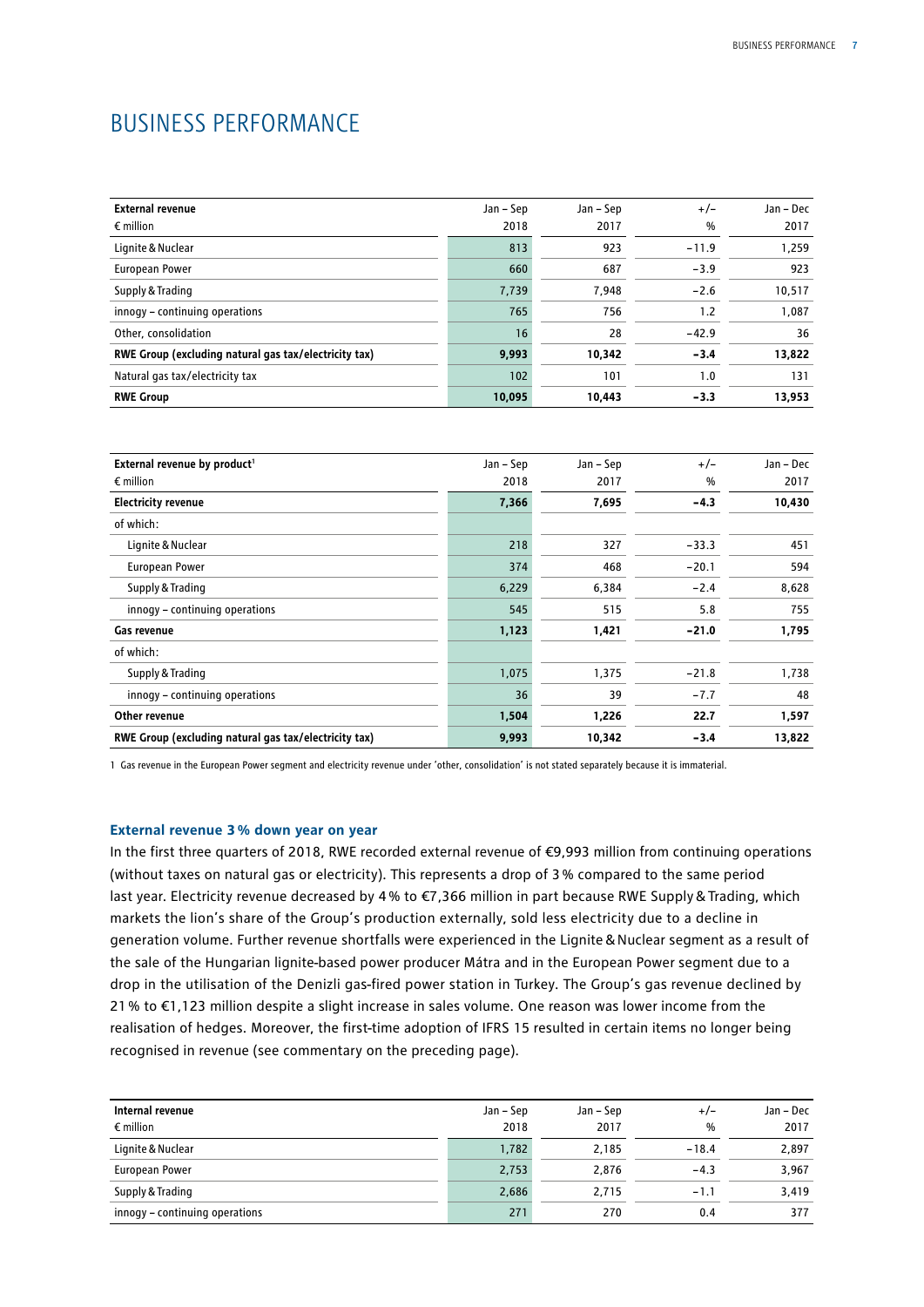| <b>Adjusted EBITDA</b>         | Jan – Sep | Jan – Sep | $+/-$   | Jan - Dec |
|--------------------------------|-----------|-----------|---------|-----------|
| $\epsilon$ million             | 2018      | 2017      | %       | 2017      |
| Lignite & Nuclear              | 240       | 551       | $-56.4$ | 671       |
| European Power                 | 234       | 324       | $-27.8$ | 463       |
| Supply & Trading               | 183       | 201       | $-9.0$  | 271       |
| innogy - continuing operations | 488       | 511       | $-4.5$  | 785       |
| Other, consolidation           | $-6$      | $-30$     | 80.0    | $-41$     |
| <b>RWE Group</b>               | 1,139     | 1,557     | $-26.8$ | 2,149     |

#### **Adjusted EBITDA 27% down year on year**

Our adjusted earnings before interest, taxes, depreciation and amortisation (adjusted EBITDA) amounted to €1,139 million. This was €418 million, or 27%, less than last year's corresponding figure. Shrinking margins and volumes in conventional electricity generation were the main reasons. Furthermore, earnings achieved in the first three quarters of 2017 included high capital gains on property sales. The following developments were observed in the segments:

- Lignite&Nuclear: This division's adjusted EBITDA declined by €311 million to €240 million to a great extent because we realised lower wholesale prices for electricity produced by our lignite-fired and nuclear power plants compared to 2017. We had already sold forward almost all of the production of these plants in previous years. The fact that unit B of the Gundremmingen nuclear power station stopped contributing to earnings because it was shut down at the end of 2017 also had a negative impact. We only offset the aforementioned burdens to a small extent through savings achieved by our efficiency-enhancement programme.
- European Power: Adjusted EBITDA recorded by this segment totalled €234 million. This was €90 million less than last year. The fact that the figure for the first three quarters of 2017 benefited from capital gains on property sales came to bear. Moreover, the margins which we realised through forward sales of electricity from our gas and hard coal-fired power stations declined. The payments we have been receiving since October 2017 for participating in the UK capacity market had a positive effect.
- Supply&Trading: Here, adjusted EBITDA dropped by €18 million to €183 million. Whereas our energy trading performance improved over 2017, we fell short of the exceptionally high earnings achieved in the gas business in the first nine months of 2017. In addition, RWE Supply&Trading made a value adjustment for an equity stake acquired as part of its principal investment activities (see page 5).
- innogy continuing operations: Adjusted EBITDA posted by the innogy business remaining with RWE amounted to €488 million, €23 million less than last year's comparable figure. One reason for this was that overall capacity utilisation at innogy's wind farms was lower than in 2017 due to unfavourable weather conditions. Furthermore, startup costs were incurred for projects which will only start to generate revenue later on. This was contrasted by additional income from newly commissioned wind turbines.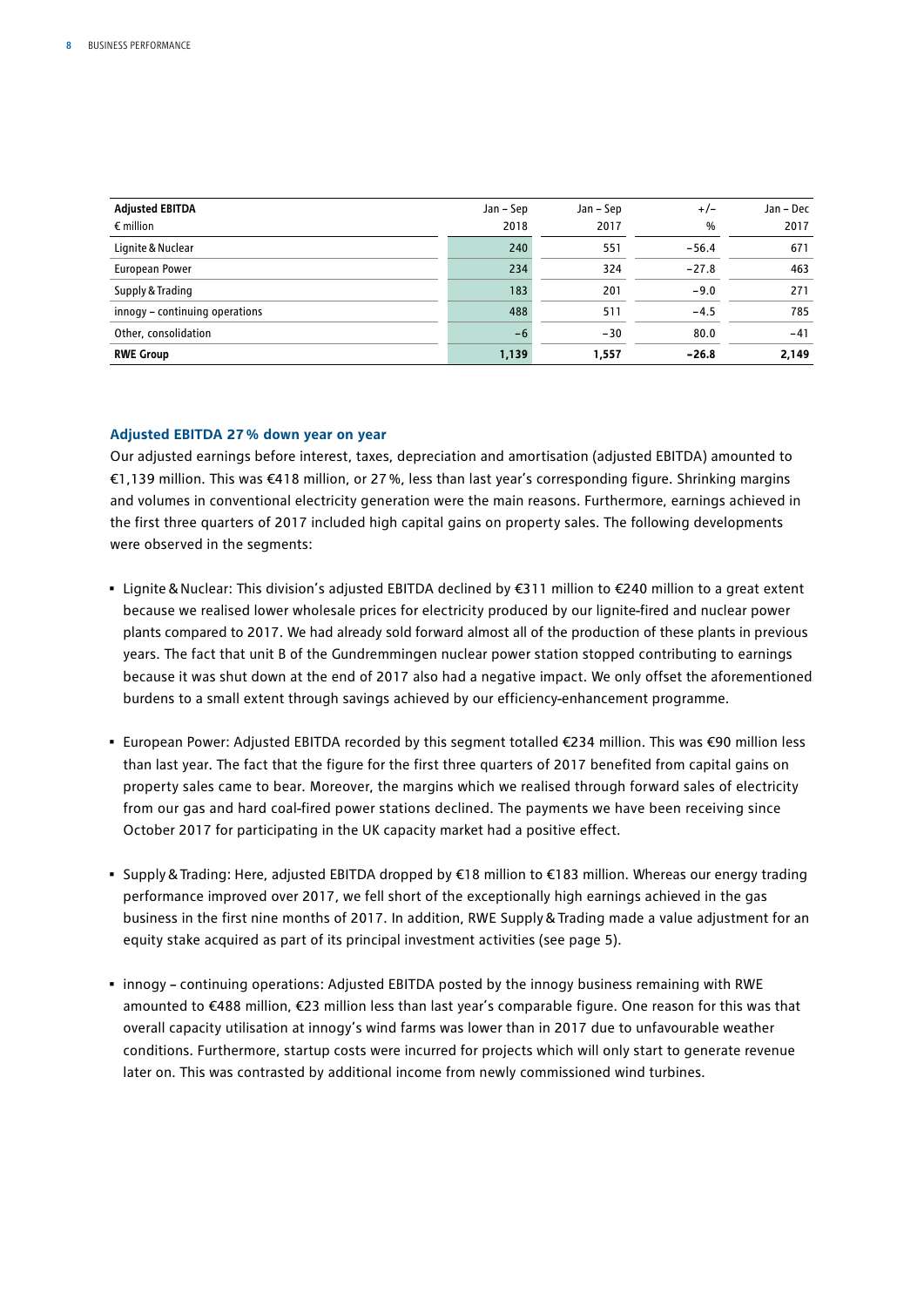| <b>Adjusted EBIT</b>           | Jan – Sep | Jan – Sep | $+/-$   | Jan - Dec |
|--------------------------------|-----------|-----------|---------|-----------|
| $\epsilon$ million             | 2018      | 2017      | %       | 2017      |
| Lignite & Nuclear              | 38        | 349       | $-89.1$ | 399       |
| European Power                 | 14        | 96        | $-85.4$ | 155       |
| Supply & Trading               | 179       | 197       | $-9.1$  | 265       |
| innogy - continuing operations | 226       | 250       | $-9.6$  | 398       |
| Other, consolidation           | 8         | $-30$     | 126.7   | $-47$     |
| <b>RWE Group</b>               | 465       | 862       | $-46.1$ | 1,170     |

Adjusted EBIT totalled €465 million, which was 46% less than the comparable figure for 2017. This figure differs from adjusted EBITDA in that it does not include operating depreciation and amortisation, which amounted to €674 million in the period being reviewed (first three quarters of 2017: €695 million).

| Non-operating result              | Jan – Sep | Jan – Sep | $+/-$              | Jan - Dec |
|-----------------------------------|-----------|-----------|--------------------|-----------|
| $\epsilon$ million                | 2018      | 2017      | $\epsilon$ million | 2017      |
| Capital gains/losses              | $-24$     | 120       | $-144$             | 107       |
| Impact of derivatives on earnings | $-191$    | $-188$    | -3                 | $-480$    |
| Other                             | $-34$     | 1.434     | $-1.468$           | 1.322     |
| Non-operating result              | $-249$    | 1.366     | $-1,615$           | 949       |

The non-operating result, in which we recognise certain effects with no or limited relation to the operations in the period under review, totalled –€249 million (first three quarters of 2017: €1,366 million). The individual items developed as follows:

- Sales of investments and assets led to a net book loss of €24 million as opposed to a gain of €120 million in the same period last year. The loss was related to the sale of our 51% stake in the Hungarian lignite-based power producer Mátra, which we completed in March 2018. As a result of the transaction, expenses arising from the conversion of Mátra's financial statements to euros, which were previously recognised in equity, have an effect on earnings. Capital gains on property sales were unable to offset this effect.
- We recognised a loss of €191 million in the 'impact of derivatives on earnings' item, roughly on a par with the figure recorded in the same period last year (–€188 million). We use derivatives to hedge price risks. Pursuant to IFRS, these types of financial instruments are recognised at fair value at the corresponding balance-sheet date, whereas transactions which are hedged with them are only recognised as a profit or loss when they are realised. This results in temporary effects on earnings, which are neutralised over time.
- The earnings stated under 'other' amounted to –€34 million, which was much less than the high figure recorded in the same period last year (€1,434 million), which benefited from the nuclear fuel tax refund. Minor charges in the period under review stemmed from the accrual of provisions for expected expenses associated with the execution of the asset swap with E.ON.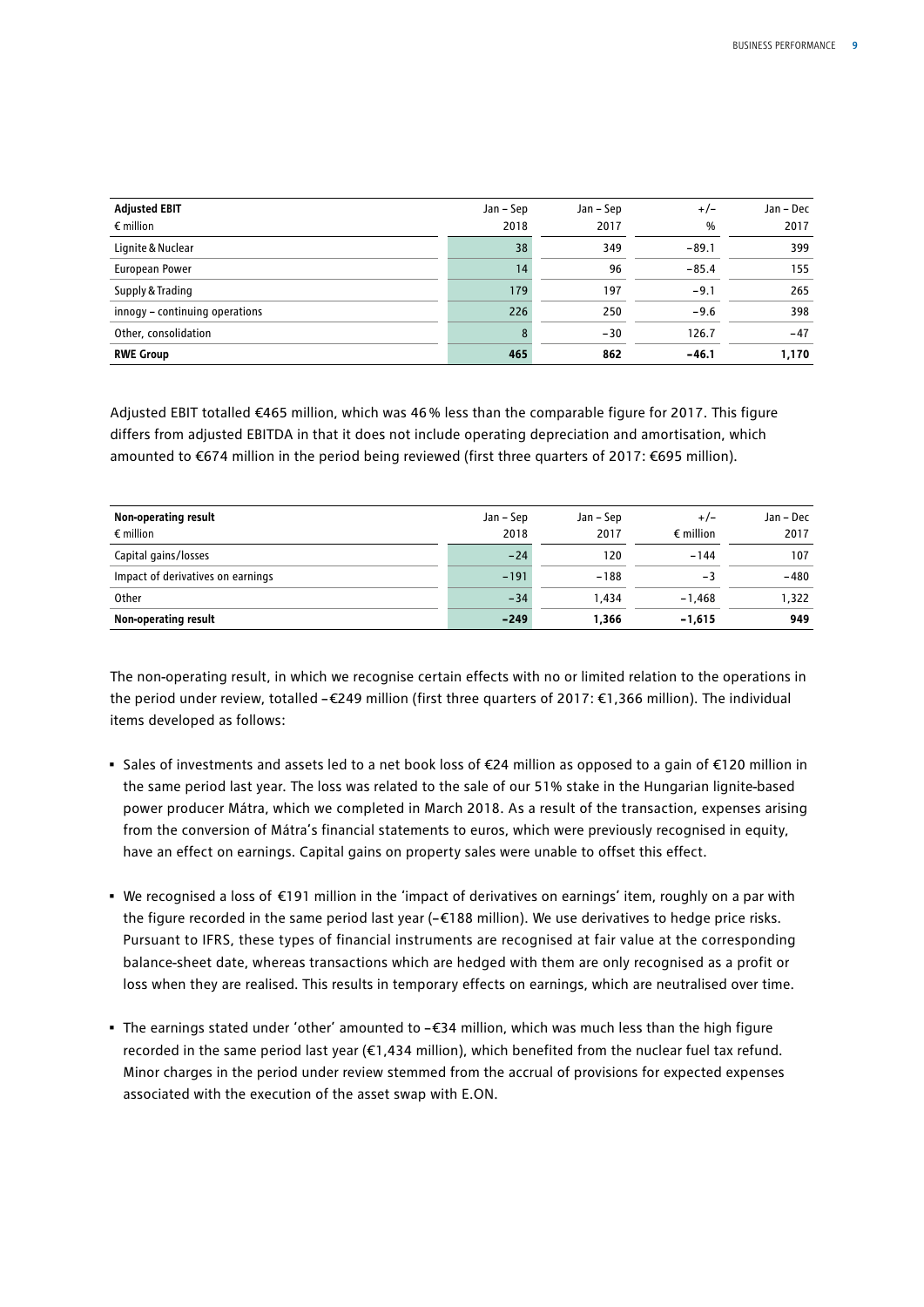| <b>Financial result</b>                      | Jan – Sep | Jan – Sep | $+/-$              | Jan - Dec |
|----------------------------------------------|-----------|-----------|--------------------|-----------|
| $\epsilon$ million                           | 2018      | 2017      | $\epsilon$ million | 2017      |
| Interest income                              | 115       | 191       | $-76$              | 197       |
| Interest expenses                            | $-135$    | $-248$    | 113                | $-298$    |
| <b>Net interest</b>                          | $-20$     | $-57$     | 37                 | $-101$    |
| Interest accretion to non-current provisions | $-158$    | $-90$     | $-68$              | $-226$    |
| Other financial result                       | $-80$     | 246       | $-326$             | 264       |
| <b>Financial result</b>                      | $-258$    | 99        | $-357$             | -63       |

Our financial result deteriorated by €357 million to –€258 million. Its components changed as follows:

- Net interest improved by €37 million to –€20 million, primarily due to lower interest expenses. Our cancellation and buyback of hybrid bonds last year came to bear (see page 54 of the 2017 Annual Report).
- The interest accretion to non-current provisions curtailed earnings by €158 million, having a bigger effect than in 2017. The year-earlier figure (–€90 million) benefited from increases in discount rates for nuclear provisions; the resulting reductions in the net present value of the obligations were recognised as income in the interest accretion. Changes in discount rates also had positive effects on other non-current provisions in 2017, which did not recur in the period under review.
- The 'other financial result' amounted to –€80 million, which was much less than in the first nine months of last year (€246 million). The latter figure was unusually high because it contained the interest we were owed for the nuclear fuel tax payments we had made until 2016 and were refunded thereafter. In addition, we incurred losses from the fair valuation of securities in the period under review. The changes in fair value were presented with an effect on profit or loss for the first time due to the initial adoption of IFRS 9, after having been recognised without an effect on earnings in 2017. Smaller losses from the sale of securities had a positive impact.

At –€42 million, income from continuing operations before tax was far below the comparable figure for 2017 (€2,327 million). We recorded €5 million in tax proceeds in the period under review. This resulted in an effective tax rate of 12%, which is below the theoretical normal rate. Tax proceeds were a little too low largely because we did not capitalise any deferred taxes in RWE AG's tax group unless they were offset by deferred tax liabilities. This is because we will probably not be able to use the deferred tax assets. They can only be utilised if in later fiscal years tax gains are achieved against which the tax claims can be offset. However, there is currently no sufficient certainty that this will occur in RWE AG's tax group.

After taxes, we posted income of –€37 million from our continuing operations (first three quarters of 2017: €2,044 million). Income from discontinued operations decreased by €20 million to €391 million. Its development was characterised by significant temporary losses from the fair valuation of derivatives. By contrast, a charge incurred in 2017 resulting from a goodwill impairment in the UK retail business did not recur.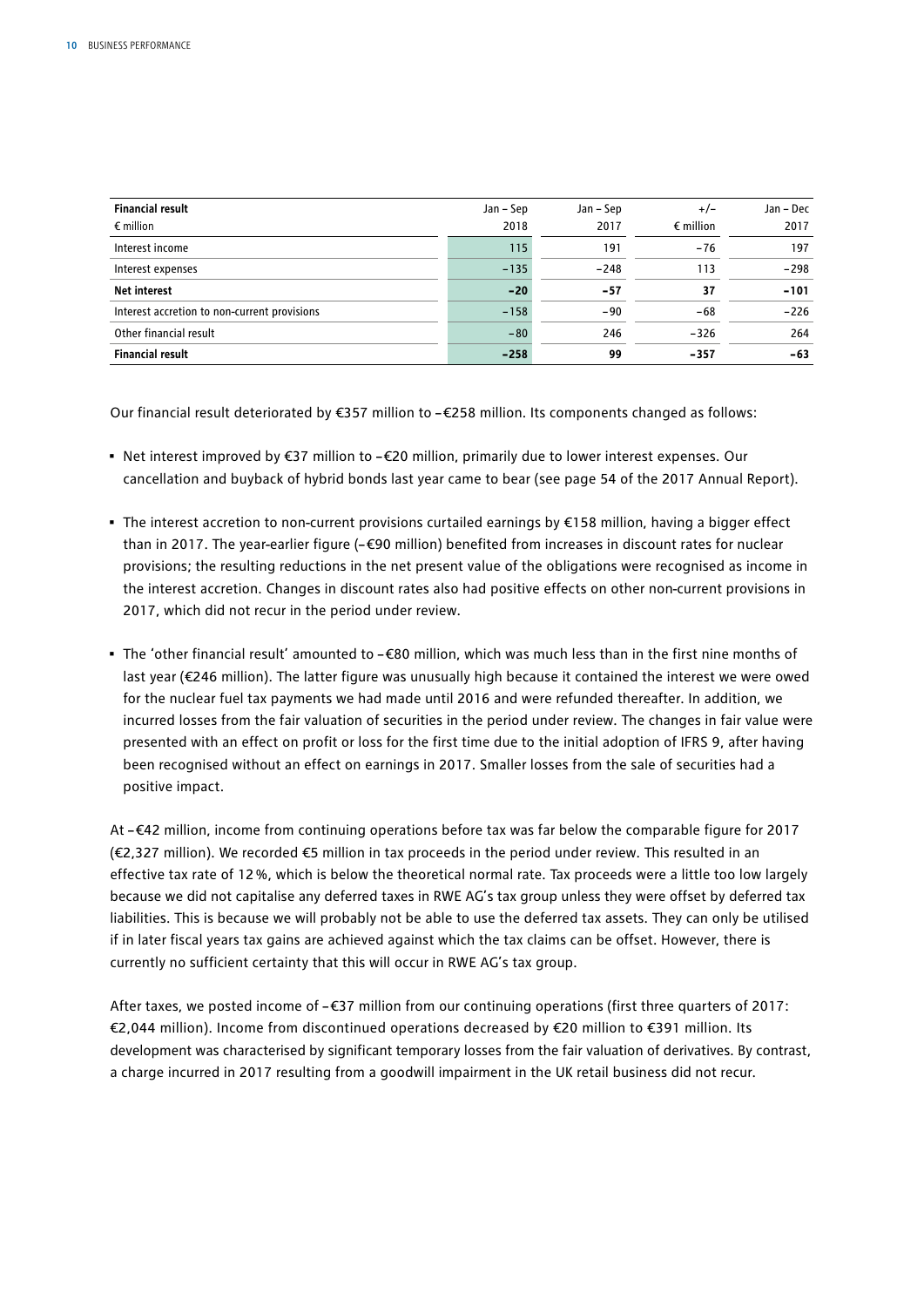| <b>Reconciliation to net income</b>                        |                    | Jan - Sep | Jan – Sep | $+/-$    | Jan – Dec |
|------------------------------------------------------------|--------------------|-----------|-----------|----------|-----------|
|                                                            |                    | 2018      | 2017      | %        | 2017      |
| <b>Adjusted EBITDA</b>                                     | $\epsilon$ million | 1,139     | 1,557     | $-26.8$  | 2,149     |
| Operating depreciation, amortisation and impairment losses | $\epsilon$ million | $-674$    | $-695$    | 3.0      | $-979$    |
| <b>Adjusted EBIT</b>                                       | $\epsilon$ million | 465       | 862       | $-46.1$  | 1,170     |
| Non-operating result                                       | $\epsilon$ million | $-249$    | 1,366     | $-118.2$ | 949       |
| Financial result                                           | $\epsilon$ million | $-258$    | 99        | $-360.6$ | $-63$     |
| Income from continuing operations before taxes             | $\epsilon$ million | $-42$     | 2,327     | $-101.8$ | 2,056     |
| Taxes on income                                            | $\epsilon$ million | 5         | $-283$    | 101.8    | $-333$    |
| Income from continuing operations                          | $\epsilon$ million | $-37$     | 2,044     | $-101.8$ | 1,723     |
| Income from discontinued operations                        | $\epsilon$ million | 391       | 411       | $-4.9$   | 592       |
| Income                                                     | $\epsilon$ million | 354       | 2,455     | $-85.6$  | 2,315     |
| of which:                                                  |                    |           |           |          |           |
| Non-controlling interests                                  | $\epsilon$ million | 374       | 200       | 87.0     | 373       |
| RWE AG hybrid capital investors' interest                  | $\epsilon$ million | 45        | 36        | 25.0     | 42        |
| Net income/income attributable to RWE AG shareholders      | $\epsilon$ million | $-65$     | 2,219     | $-102.9$ | 1,900     |
| Earnings per share                                         | €                  | $-0.11$   | 3.61      | $-103.0$ | 3.09      |
| Number of shares outstanding (average)                     | millions           | 614.7     | 614.7     |          | 614.7     |
| Effective tax rate                                         | $\frac{0}{0}$      | 12        | 12        |          | 16        |

The non-controlling interests in income rose by €174 million to €374 million. In the first nine months of last year, impairments recognised for the Hungarian power producer Mátra resulted in income shortfalls for us and the co-owners, which did not recur.

The portion of earnings attributable to RWE hybrid capital investors amounted to €45 million (first three quarters of 2017: €36 million). This sum corresponds to the finance costs related to our £750 million hybrid bond. The bond has a theoretically perpetual tenor. Therefore, associated funds are classified as equity according to IFRS. RWE's other hybrid capital is classified as debt and we recognise the interest accrued on it in the financial result.

As a consequence of the above developments, net income decreased considerably compared to 2017, falling to –€65 million (first three quarters of 2017: €2,219 million). Based on the 614.7 million RWE shares outstanding, earnings per share amounted to –€0.11 (first three quarters of 2017: €3.61).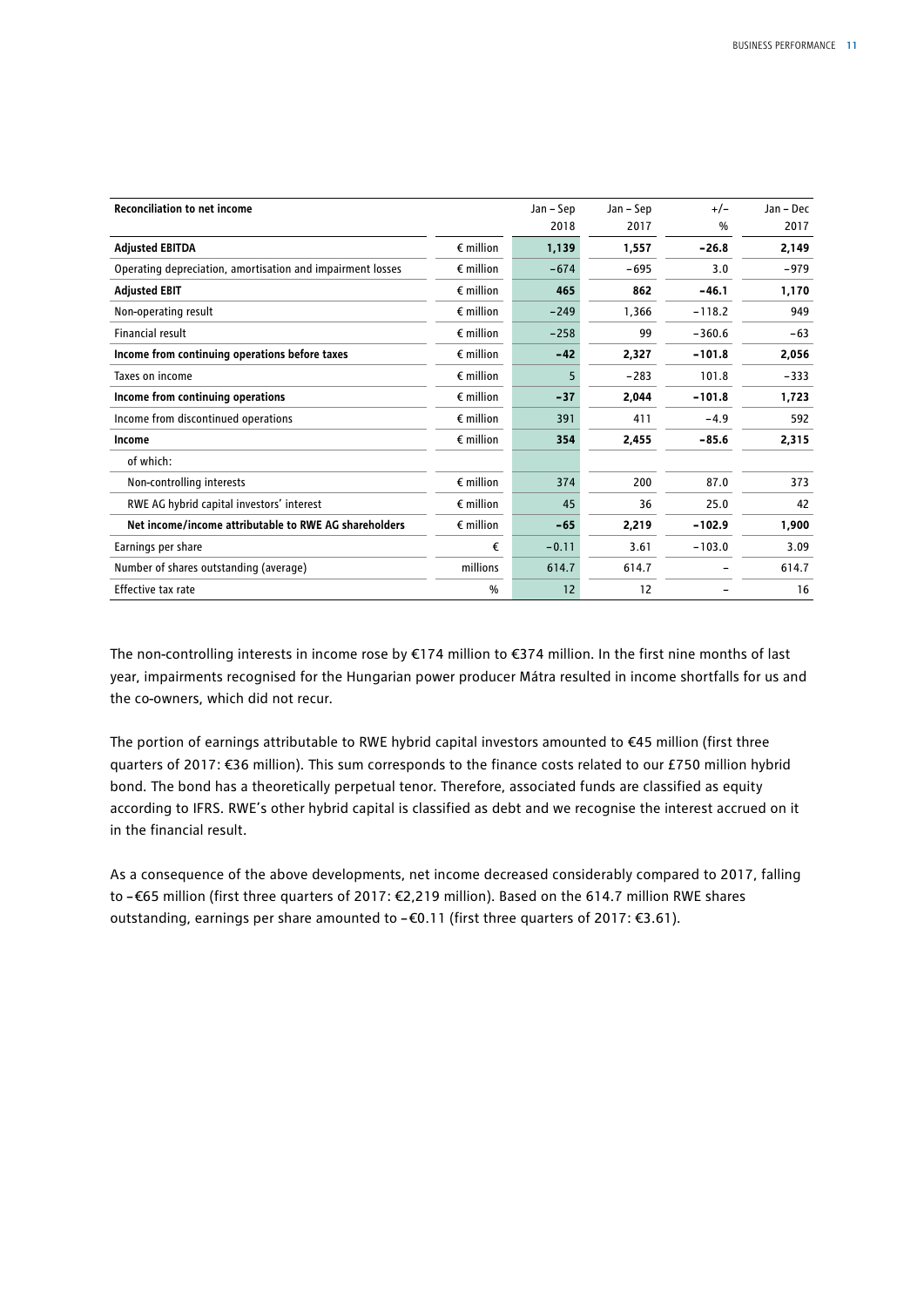| Capital expenditure on property, plant and equipment<br>and on intangible assets<br>$\epsilon$ million | Jan – Sep<br>2018 | Jan – Sep<br>2017 | $+/-$<br>$\epsilon$ million | Jan – Dec<br>2017 |
|--------------------------------------------------------------------------------------------------------|-------------------|-------------------|-----------------------------|-------------------|
| Lignite & Nuclear                                                                                      | 140               | 169               | $-29$                       | 269               |
| European Power                                                                                         | 132               | 86                | 46                          | 147               |
| Supply & Trading                                                                                       | 6                 | 3                 |                             |                   |
| innogy - continuing operations                                                                         | 409               | 172               | 237                         | 285               |
| Other, consolidation                                                                                   |                   | $-4$              | 4                           | $-2$              |
| <b>RWE Group</b>                                                                                       | 687               | 426               | 261                         | 706               |

| Capital expenditure on financial assets | Jan – Sep | Jan – Sep | $+/-$              | Jan – Dec |
|-----------------------------------------|-----------|-----------|--------------------|-----------|
| $\epsilon$ million                      | 2018      | 2017      | $\epsilon$ million | 2017      |
| Lignite & Nuclear                       |           |           | - 1                |           |
| European Power                          |           |           |                    |           |
| Supply & Trading                        | 36        | 15        | 21                 | 30        |
| innogy - continuing operations          | 136       | 101       | 35                 | 153       |
| Other, consolidation                    |           |           |                    | 11        |
| <b>RWE Group</b>                        | 176       | 118       | 58                 | 196       |

#### **Capital expenditure up 59% on 2017**

RWE spent €863 million in capital in the first nine months of the year. This was €319 million, or 59%, more than in 2017. Our capital expenditure on property, plant and equipment totalled €687 million, representing an increase of 61%. The substantial rise was primarily attributable to innogy's continuing operations – in particular the Triton Knoll and Limondale large-scale projects on which we report on page 1. At €176 million, capital expenditure on financial assets was 49% up on 2017. A large portion of the funds was used by innogy to acquire a portfolio of onshore wind projects in the USA (see page 10 of the interim report on the first half of 2018).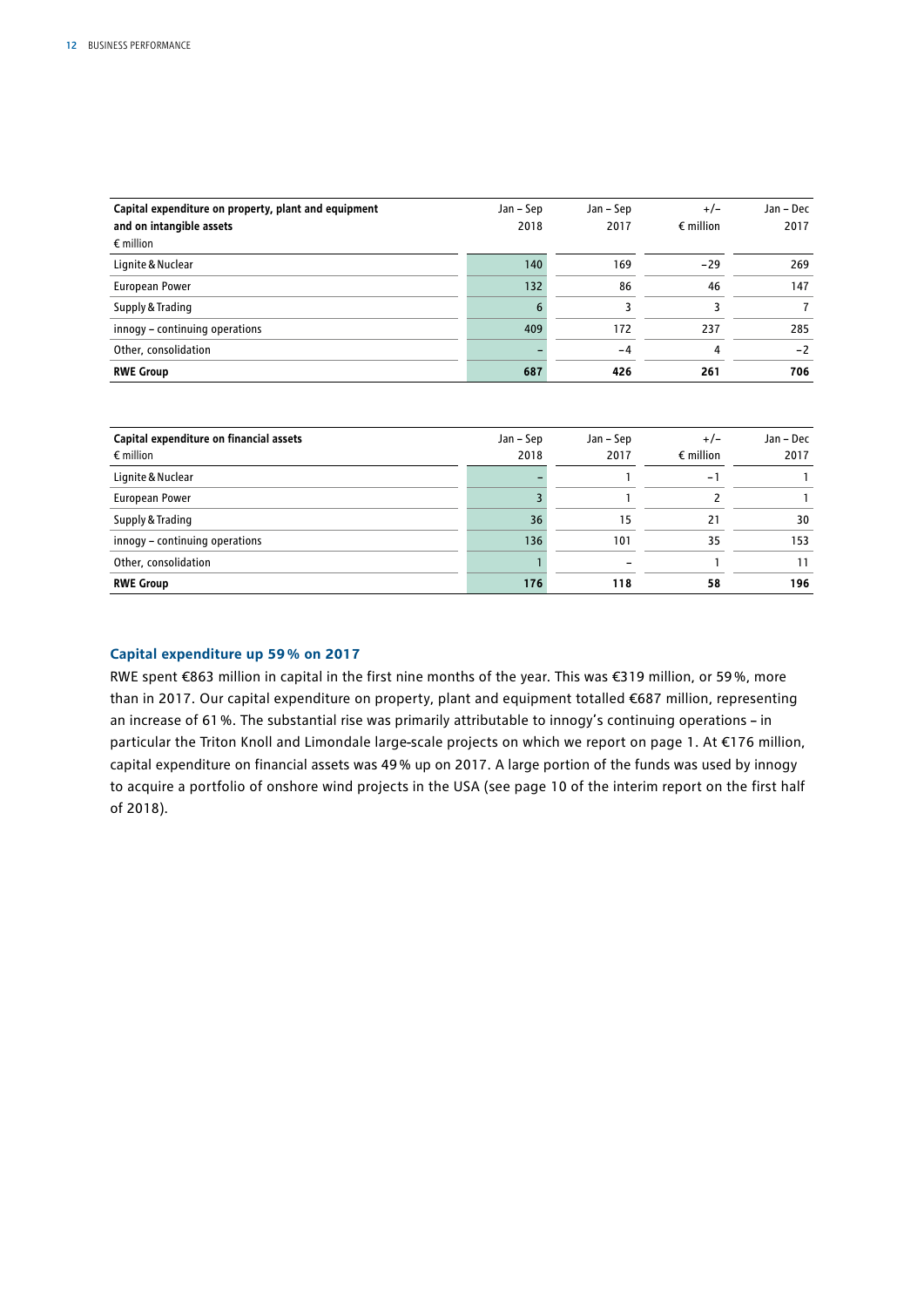| Cash flow statement <sup>1</sup>                              | Jan – Sep | Jan – Sep | $+/-$              | Jan - Dec |
|---------------------------------------------------------------|-----------|-----------|--------------------|-----------|
| $\epsilon$ million                                            | 2018      | 2017      | $\epsilon$ million | 2017      |
| Funds from operations                                         | 336       | $-4,522$  | 4,858              | $-3,971$  |
| Change in working capital                                     | 3,377     | 171       | 3,206              | 200       |
| Cash flows from operating activities of continuing operations | 3,713     | $-4,351$  | 8,064              | $-3,771$  |
| Cash flows from investing activities of continuing operations | $-1,320$  | 4,248     | $-5,568$           | 3,750     |
| Cash flows from financing activities of continuing operations | $-1,369$  | 68        | $-1,437$           | -997      |
| Effects of changes in foreign exchange rates and other        |           |           |                    |           |
| changes in value on cash and cash equivalents                 | 14        | 6         | 8                  | $-19$     |
| Total net changes in cash and cash equivalents                | 1,038     | $-29$     | 1,067              | $-1,037$  |
| Cash flows from operating activities of continuing operations | 3,713     | $-4,351$  | 8,064              | $-3,771$  |
| Minus capital expenditure <sup>2</sup>                        | $-842$    | $-517$    | $-325$             | $-902$    |
| Plus proceeds from divestitures/asset disposals <sup>2</sup>  | 41        | 206       | $-165$             | 234       |
| Free cash flow                                                | 2,912     | $-4,662$  | 7,574              | $-4,439$  |

1 All items solely relate to continuing operations.

2 Only related to items with an effect on cash.

#### **Operating cash flow: significant rise due to received collateral payments**

In the first three quarters of 2018, we achieved cash flows from operating activities of €3,713 million. This was much more than in the same period last year (– $\epsilon$ 4,351 million) when we had to make a large contribution to the German nuclear energy fund. However, our operating cash flow improved even disregarding this effect. A major reason was that we obtained high variation margins in connection with forward contracts for CO<sub>2</sub> certificates and other commodities in the period under review. Variation margins are payments with which transaction partners offset profit and loss positions resulting from the daily revaluation of active contracts. However, their influence on cash flows is temporary and ends once the transactions are realised.

Investing activities of our continuing operations resulted in cash outflows of €1,320 million. In addition to the capital expenditure presented earlier, short-term investments in securities also made a contribution, whereas proceeds on sales of property, plant and equipment and financial assets had a counteracting effect. In the first three quarters of 2017, we recorded substantial cash inflows of €4,248 million, which largely resulted from winding down cash investments. We used the funds to make our contribution to the nuclear energy fund.

Financing activities of our continuing operations also resulted in cash outflows, which amounted to €1,369 million (first three quarters of 2017: €68 million). €1.0 billion thereof was used to make dividend payments to RWE shareholders, co-owners of fully consolidated RWE companies and hybrid investors. In the period under review, we redeemed €0.9 billion and issued €0.5 billion in financial debt.

On balance, the aforementioned cash flows from operating, investing and financing activities increased our cash and cash equivalents by €1,038 million.

The variation margins mentioned above were also reflected in free cash flow, which amounted to €2,912 million. By contrast, the figure recorded in last year's corresponding period (–€4,662 million) was characterised by the contribution to the nuclear energy fund.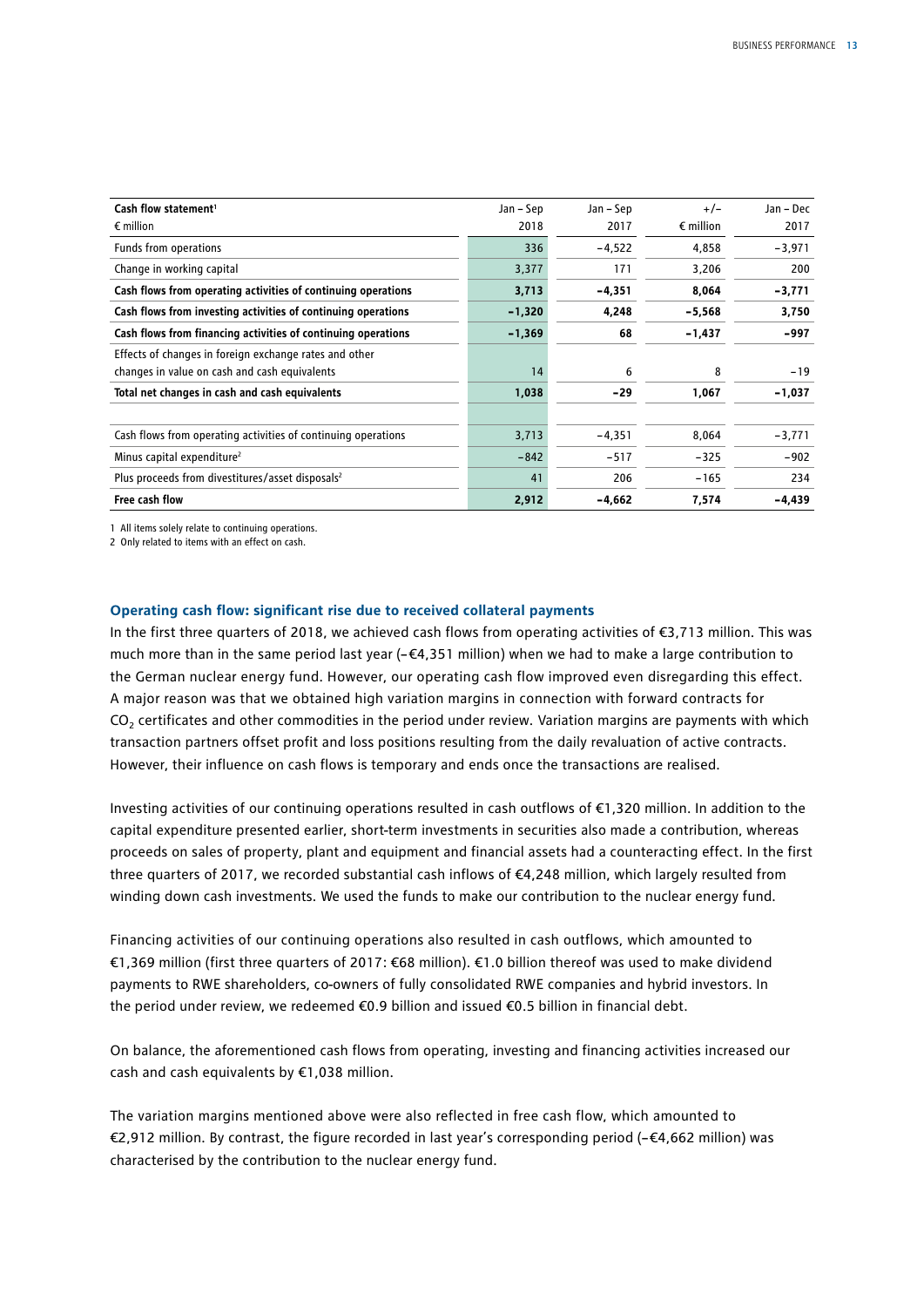| Net debt <sup>1</sup>                                              | 30 Sep 2018 | 31 Dec 2017 | $+/-$              |
|--------------------------------------------------------------------|-------------|-------------|--------------------|
| $\epsilon$ million                                                 |             |             | $\epsilon$ million |
| Cash and cash equivalents                                          | 4,618       | 3,933       | 685                |
| Marketable securities                                              | 3,076       | 5,131       | $-2,055$           |
| Other financial assets                                             | 2,054       | 1,863       | 191                |
| <b>Financial assets</b>                                            | 9,748       | 10,927      | $-1,179$           |
| Bonds, other notes payable, bank debt, commercial paper            | 1,571       | 15,099      | $-13,528$          |
| Hedge transactions related to bonds                                | 15          | 27          | $-12$              |
| Other financial liabilities                                        | 1,308       | 2,102       | $-794$             |
| <b>Financial liabilities</b>                                       | 2,894       | 17,228      | $-14,334$          |
| Net financial debt                                                 | $-6,854$    | 6,301       | $-13,155$          |
| Provisions for pensions and similar obligations                    | 2,635       | 5.420       | $-2,785$           |
| Surplus of plan assets over benefit obligations                    | $-144$      | $-103$      | $-41$              |
| Provisions for nuclear waste management                            | 5,905       | 6,005       | $-100$             |
| Mining provisions                                                  | 2,531       | 2,322       | 209                |
| Provisions for dismantling wind farms                              | 357         | 359         | $-2$               |
| Adjustment for hybrid capital (portion of relevance to the rating) | $-95$       | $-77$       | $-18$              |
| Plus 50% of the hybrid capital stated as equity                    | 463         | 470         | $-7$               |
| Minus 50% of the hybrid capital stated as debt                     | $-558$      | $-547$      | $-11$              |
| Net debt of continuing operations                                  | 4,335       |             |                    |
| Net debt of discontinued operations                                | 14,132      |             |                    |
| Net debt                                                           | 18,467      | 20,227      | $-1,760$           |

1 As of the balance-sheet date, discontinued operations are only recognised in the collective item 'net debt of discontinued operations', whereas they were still included in the individual items of the table at the end of 2017.

#### **Net debt down €1.8 billion on the end of last year**

As of 30 September 2018, net debt amounted to €18.5 billion, of which €4.3 billion was allocable to our continuing operations and the remainder to our discontinued operations; this was €1.8 billion less than in 2017. The prior-year figures relate to the Group as a whole. With respect to our continuing operations, the significant cash flows from variation margins had a debt-reducing effect, whereas the dividend payments (€1.0 billion) and capital expenditure (€0.8 billion) had a counteracting impact. As regards our discontinued operations, operating cash flow (€1.2 billion) could not fully finance the cash outflows for the dividend payments (€0.5 billion) and capital expenditure (€0.9 billion). Furthermore, we recorded €0.4 billion more in provisions for pensions for these activities. One reason is that the plan assets which cover a large portion of the pension obligations declined due to negative market developments.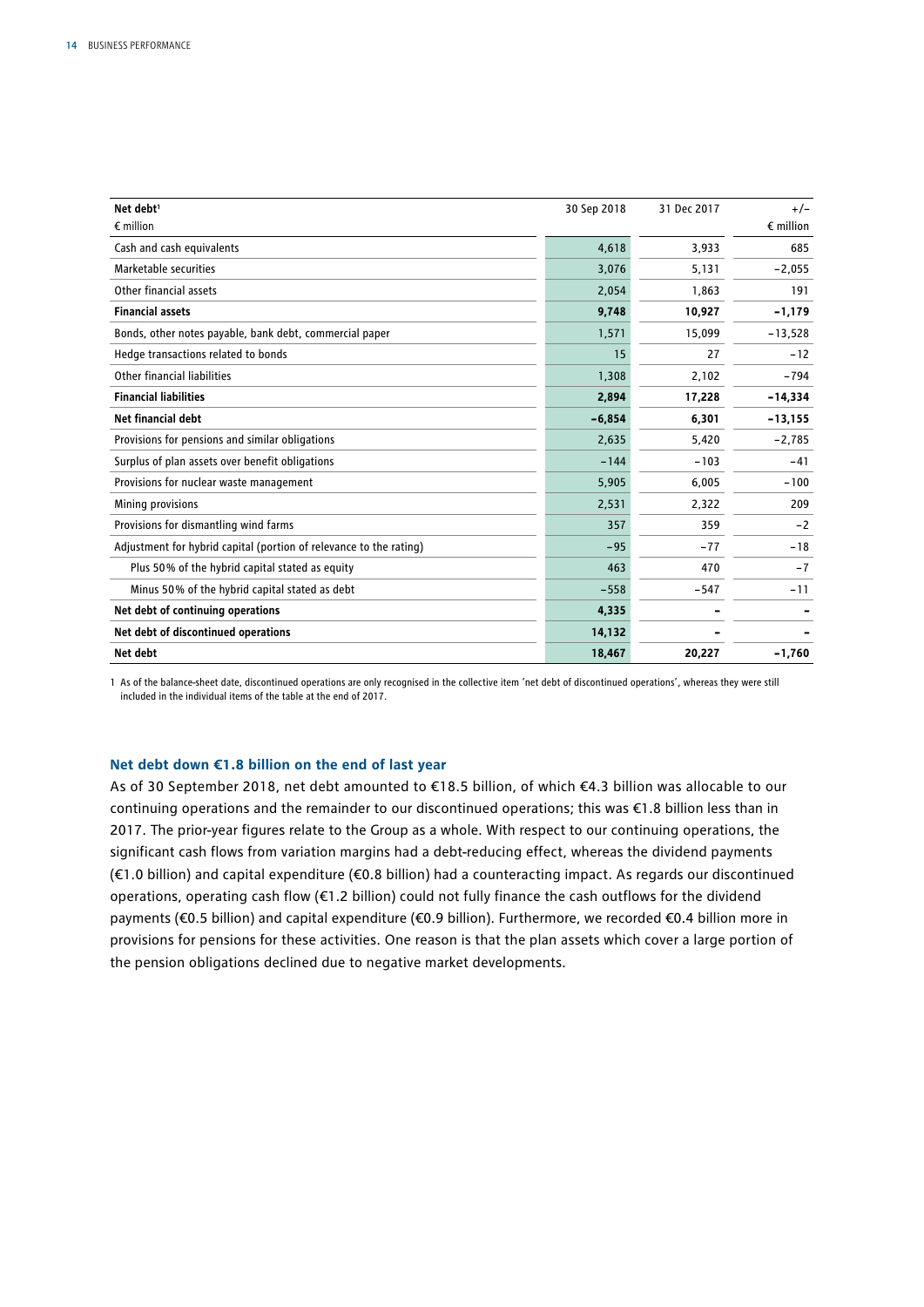## OUTLOOK FOR 2018

| <b>Adjusted EBITDA forecast</b><br>$\epsilon$ million | 2017 actual <sup>1</sup> | Outlook for 2018 |
|-------------------------------------------------------|--------------------------|------------------|
| <b>RWE Group</b>                                      | 2,149                    | $1,500 - 1,800$  |
| of which:                                             |                          |                  |
| Lignite & Nuclear                                     | 671                      | $350 - 450$      |
| European Power                                        | 463                      | $300 - 400$      |
| Supply & Trading                                      | 271                      | $100 - 300$      |
| innogy - continuing operations                        | 785                      | $700 - 800$      |

1 Figures adjusted; see commentary on page 4.

#### **Unchanged earnings forecast for 2018: adjusted EBITDA of €1.5 billion to €1.8 billion expected**

Due to the planned asset swap with E.ON and the subsequent required change in our reporting, we published a structurally adjusted earnings forecast for the full year in August 2018 (see page 26 of the interim report on the first half of 2018). This outlook is maintained. Excluding innogy's business that is due to be transferred to E.ON, the RWE Group's adjusted EBITDA is expected to range between €1.5 billion and €1.8 billion. Last year's comparable figure was €2.1 billion. The earnings forecasts at the segment level also remain unchanged.

We also confirm the August outlook concerning our investing activities. This year, spending on property, plant and equipment will probably total between €1.2 billion and €1.4 billion. Of this sum, €0.8 billion to €1.0 billion has been set aside for innogy's continuing operations, focusing on the expansion of renewable energy. We anticipate that capital expenditure on property, plant and equipment in conventional electricity generation will amount to some €400 million. These funds are mainly earmarked for the maintenance and modernisation of power stations and opencast mines. Some of the funds will be channelled to minor growth projects, e. g. the conversion of our Dutch hard coal-fired power plants to biomass co-firing. The development of the net debt of our continuing operations largely depends on variation margins, which are highly volatile and therefore almost impossible to predict. We currently still expect that year-end net debt will be moderately lower than as of 30 June 2018 (€5.4 billion).

#### **RWE Group with innogy as a purely financial investment: earnings forecast unchanged**

For financial planning purposes, we also use Group figures which include innogy as a purely financial investment and not as a fully consolidated group. In so doing, we deviate from IFRS rules, recognising our 76.8 % stake in our subsidiary under 'other financial assets'. We consider innogy in adjusted EBITDA only on the basis of the dividend payment it makes to RWE. Further details on this can be found on page 60 of the 2017 Annual Report. On page 85, it also contains statements on the probable development of key figures calculated by the described method. We had forecast adjusted EBITDA in the range of €1.4 billion to €1.7 billion (2017: €2.1 billion) and adjusted net income in the range of €0.5 billion to €0.8 billion (2017: €1.0 billion). We confirm this outlook. We updated our forecast in relation to year-end net debt in August (see page 26 of the interim report on the first half of 2018) stating that it was expected to be moderately lower than in 2017 (€4.5 billion). We uphold this assessment.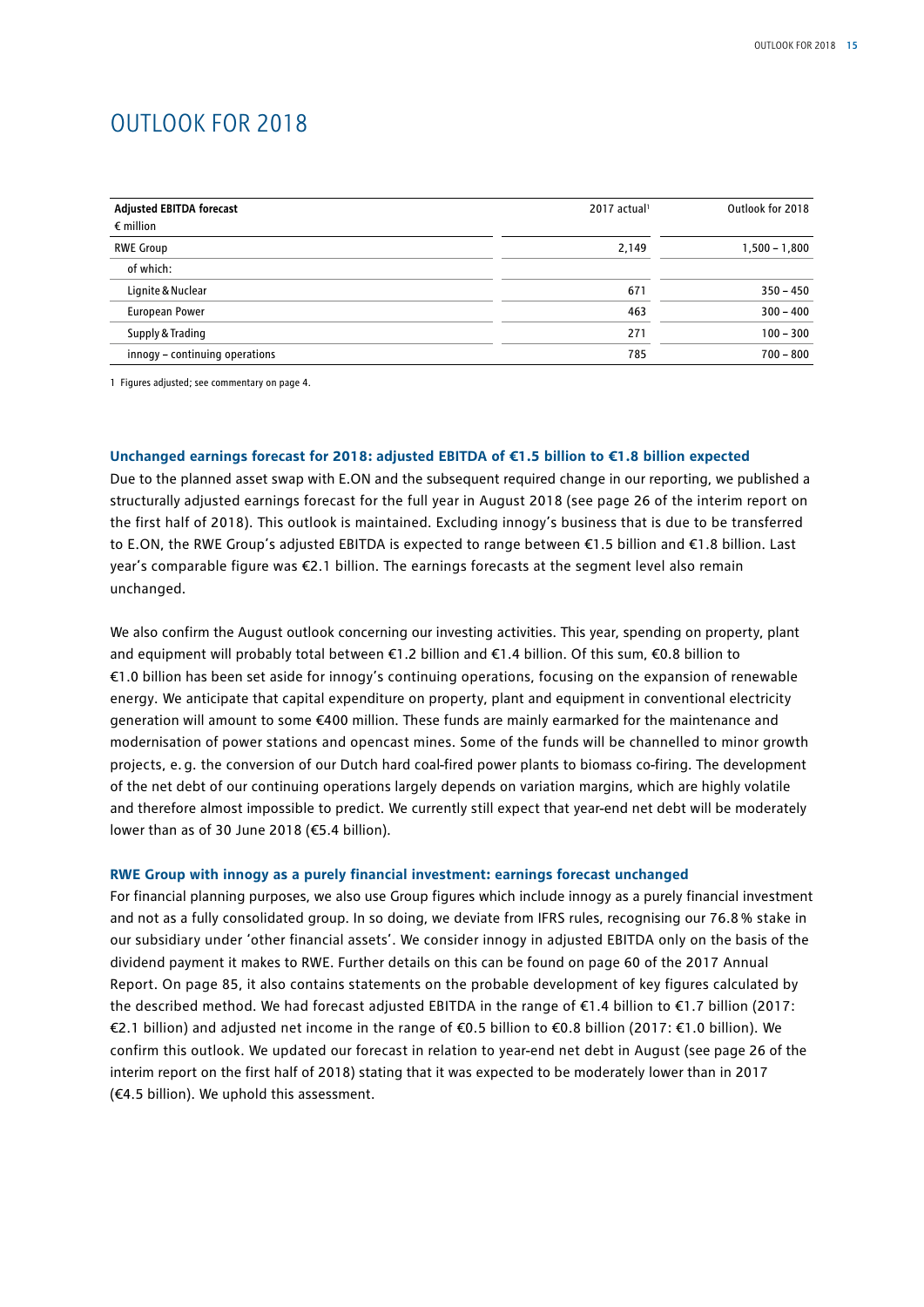## INTERIM CONSOLIDATED FINANCIAL STATEMENTS (CONDENSED)

## Income statement

|                                                                         | Jul – Sep | Jul – Sep         | Jan – Sep | Jan - Sep         |
|-------------------------------------------------------------------------|-----------|-------------------|-----------|-------------------|
| $\epsilon$ million                                                      | 2018      | 2017 <sup>1</sup> | 2018      | 2017 <sup>1</sup> |
| Revenue (including natural gas tax/electricity tax)                     | 3,268     | 2,970             | 10,095    | 10,443            |
| Natural gas tax/electricity tax                                         | $-33$     | $-35$             | $-102$    | $-101$            |
| Revenue <sup>2</sup>                                                    | 3,235     | 2,935             | 9,993     | 10,342            |
| Cost of materials                                                       | $-2,583$  | $-2,181$          | $-7,721$  | $-7,447$          |
| Staff costs                                                             | $-483$    | $-461$            | $-1,457$  | $-1,397$          |
| Depreciation, amortisation and impairment losses                        | $-234$    | $-225$            | $-674$    | $-1,021$          |
| Other operating result                                                  | $-29$     | $-98$             | $-45$     | 1,595             |
| Income from investments accounted for using the equity method           | 63        | 32                | 165       | 95                |
| Other income from investments                                           | $-5$      | 55                | $-45$     | 61                |
| <b>Financial income</b>                                                 | 87        | 343               | 319       | 1,195             |
| <b>Finance costs</b>                                                    | $-161$    | $-427$            | $-577$    | $-1,096$          |
| Income from continuing operations before tax                            | $-110$    | $-27$             | $-42$     | 2,327             |
| Taxes on income                                                         | 91        | 48                | 5         | $-283$            |
| Income from continuing operations                                       | $-19$     | 21                | $-37$     | 2,044             |
| Income from discontinued operations                                     | $-148$    | $-526$            | 391       | 411               |
| Income                                                                  | $-167$    | $-505$            | 354       | 2,455             |
| of which: non-controlling interests                                     | 45        | $-67$             | 374       | 200               |
| of which: RWE AG hybrid capital investors' interest                     | 15        | 12                | 45        | 36                |
| of which: net income/income attributable to RWE AG shareholders         | $-227$    | $-450$            | $-65$     | 2,219             |
| Basic and diluted earnings per common and preferred share in $\epsilon$ | $-0.37$   | $-0.73$           | $-0.11$   | 3.61              |
| of which: from continuing operations in $\epsilon$                      | $-0.07$   | $-0.02$           | $-0.22$   | 3.39              |
| of which: from discontinued operations in €                             | $-0.30$   | $-0.71$           | 0.11      | 0.22              |

1 Prior-year figures adjusted.

2 A presentation of revenue by product and segment can be found on page 7 of the interim statement.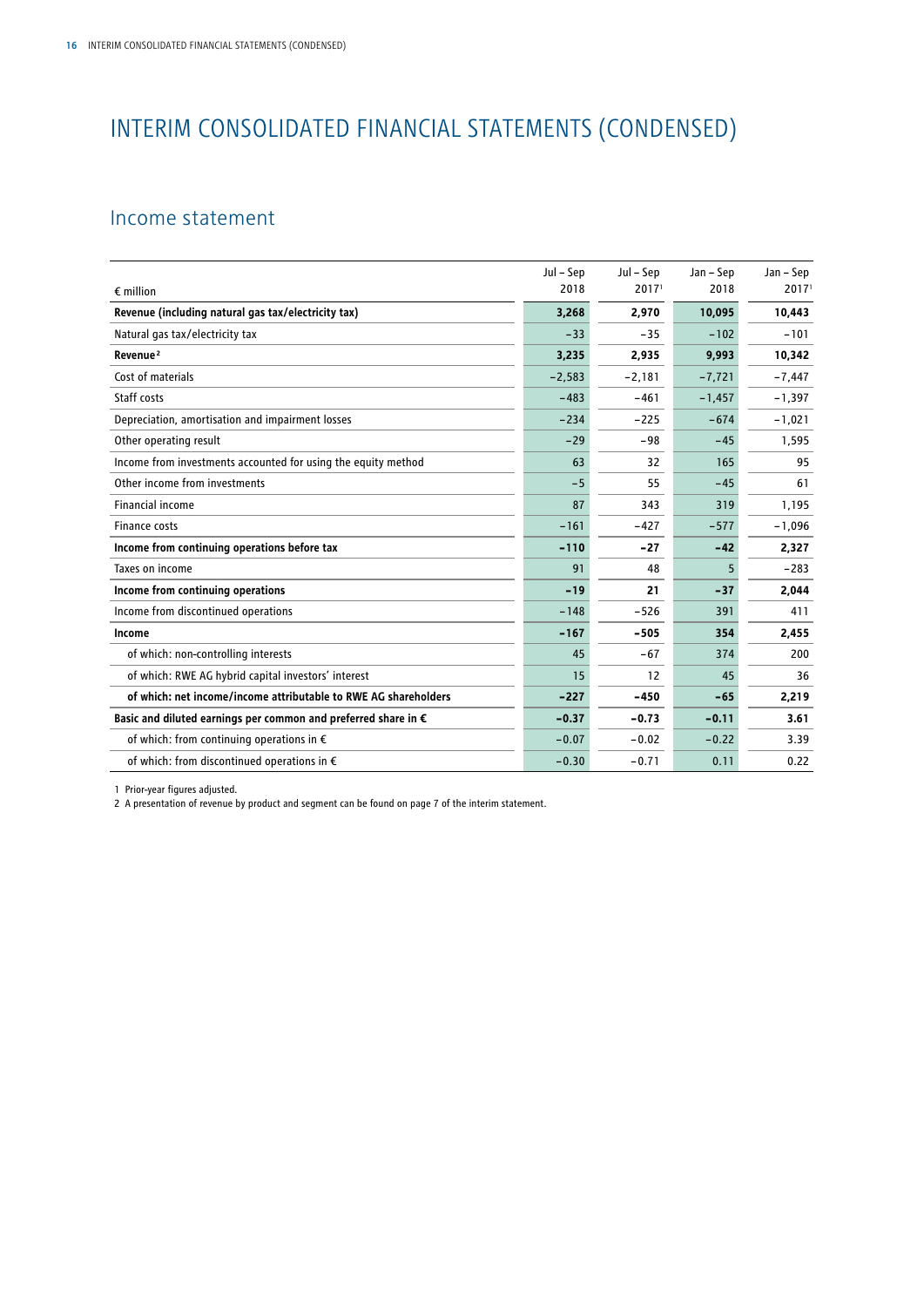## Statement of comprehensive income

|                                                                                        | Jul – Sep | Jul – Sep | Jan – Sep | Jan – Sep |
|----------------------------------------------------------------------------------------|-----------|-----------|-----------|-----------|
| Amounts after tax $- \epsilon$ million                                                 | 2018      | 2017      | 2018      | 2017      |
| Income                                                                                 | $-167$    | $-505$    | 354       | 2,455     |
| Actuarial gains and losses of defined benefit pension plans and similar<br>obligations | 319       | 213       | $-111$    | 1,018     |
| Income and expenses of investments accounted for using the equity method<br>(pro rata) | $-1$      |           | 22        | $-17$     |
| Fair value of equity instruments                                                       | 10        |           | $-4$      |           |
| Income and expenses recognised in equity, not to be reclassified through               |           |           |           |           |
| profit or loss                                                                         | 328       | 213       | $-93$     | 1,001     |
| Currency translation adjustment                                                        | 33        | $-5$      | $-36$     | 86        |
| Fair valuation of financial instruments available for sale                             |           | 39        |           | 61        |
| Fair valuation of debt instruments                                                     | $-5$      |           | $-18$     |           |
| Fair valuation of financial instruments used for hedging purposes                      | 2,190     | 727       | 4,068     | 280       |
| Income and expenses of investments accounted for using the equity method<br>(pro rata) | $-1$      |           | $-4$      | 3         |
| Income and expenses recognised in equity, to be reclassified through                   |           |           |           |           |
| profit or loss in the future                                                           | 2,217     | 761       | 4,010     | 430       |
| Other comprehensive income                                                             | 2,545     | 974       | 3,917     | 1,431     |
| Total comprehensive income                                                             | 2,378     | 469       | 4,271     | 3,886     |
| of which: attributable to RWE AG shareholders                                          | 2,278     | 484       | 3,855     | 3,478     |
| of which: attributable to RWE AG hybrid capital investors                              | 15        | 12        | 45        | 36        |
| of which: attributable to non-controlling interests                                    | 85        | $-27$     | 371       | 372       |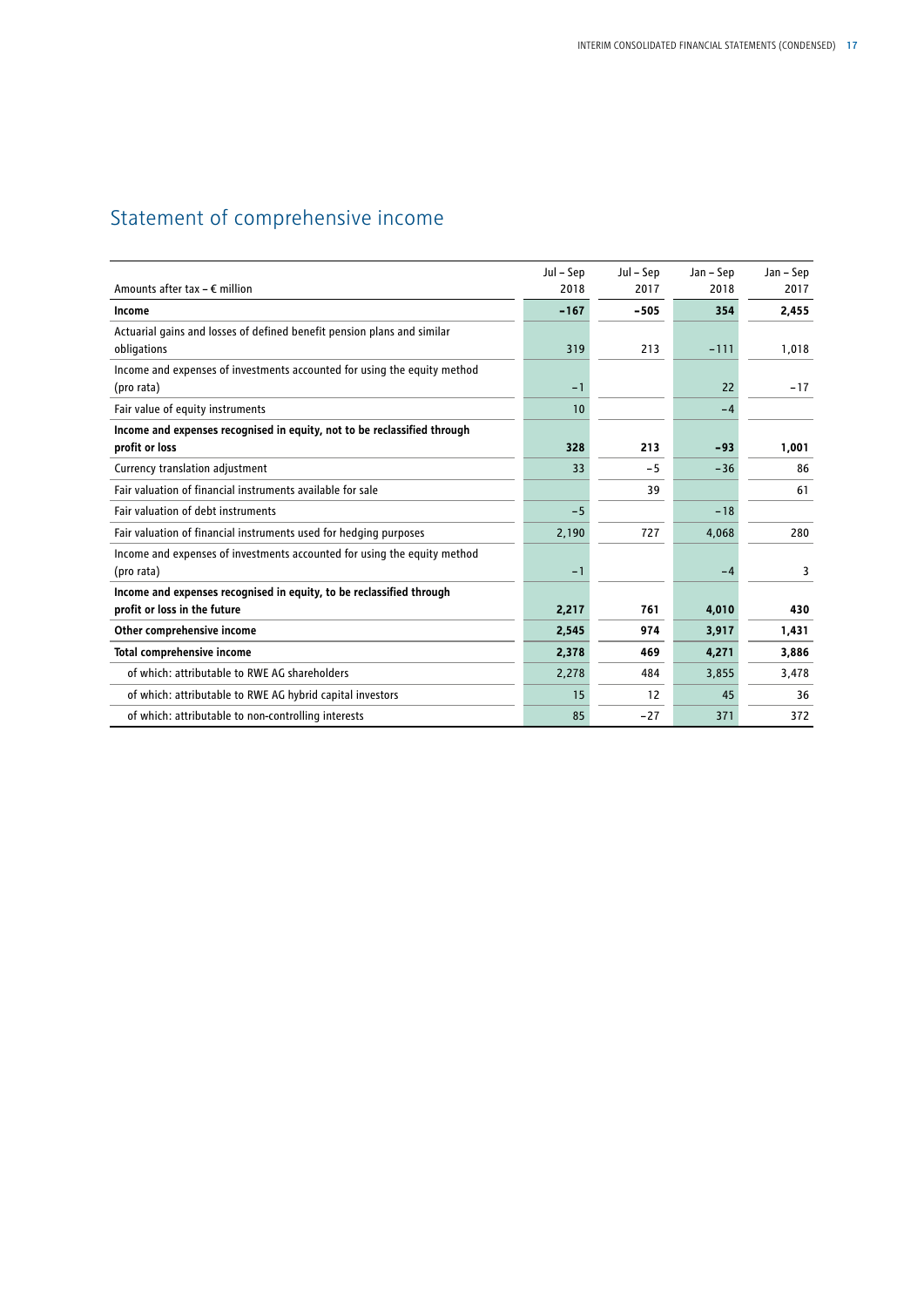## Balance sheet

| Assets<br>$\epsilon$ million                      | 30 Sep 2018 | 31 Dec 2017 |
|---------------------------------------------------|-------------|-------------|
|                                                   |             |             |
| <b>Non-current assets</b>                         |             |             |
| Intangible assets                                 | 2,191       | 12,383      |
| Property, plant and equipment                     | 12,188      | 24,9471     |
| Investments accounted for using the equity method | 1,464       | 2,846       |
| Other non-current financial assets                | 349         | 1,109       |
| Receivables and other assets                      | 1,477       | 1,782       |
| Deferred taxes                                    | 680         | 2,627       |
|                                                   | 18,349      | 45,694      |
| <b>Current assets</b>                             |             |             |
| Inventories                                       | 1,857       | 1,924       |
| Trade accounts receivable                         | 1,544       | 5,405       |
| Receivables and other assets                      | 14,978      | 7,082       |
| Marketable securities                             | 2,871       | 4,893       |
| Cash and cash equivalents                         | 4,618       | 3,933       |
| Assets held for sale                              | 39,276      | 128         |
|                                                   | 65,144      | 23,365      |
|                                                   | 83,493      | 69,059      |

| <b>Equity and liabilities</b><br>$\epsilon$ million | 30 Sep 2018 | 31 Dec 2017 |
|-----------------------------------------------------|-------------|-------------|
| <b>Equity</b>                                       |             |             |
| RWE AG shareholders' interest                       | 10,141      | 6,759       |
| RWE AG hybrid capital investors' interest           | 925         | 940         |
| Non-controlling interests                           | 4,442       | 4,292       |
|                                                     | 15,508      | 11,991      |
| <b>Non-current liabilities</b>                      |             |             |
| Provisions                                          | 15,535      | 19,249      |
| <b>Financial liabilities</b>                        | 1,949       | 14,414      |
| <b>Other liabilities</b>                            | 494         | 2,393       |
| Deferred taxes                                      | 668         | 718         |
|                                                     | 18,646      | 36,774      |
| <b>Current liabilities</b>                          |             |             |
| Provisions                                          | 2,339       | 5,137       |
| <b>Financial liabilities</b>                        | 931         | 2,787       |
| Trade accounts payable                              | 2,069       | 5,077       |
| Other liabilities                                   | 11,819      | 7,182       |
| Liabilities held for sale                           | 32,181      | 111         |
|                                                     | 49,339      | 20,294      |
|                                                     | 83,493      | 69,059      |

1 Figure adjusted because investment property has been subsumed under property, plant and equipment.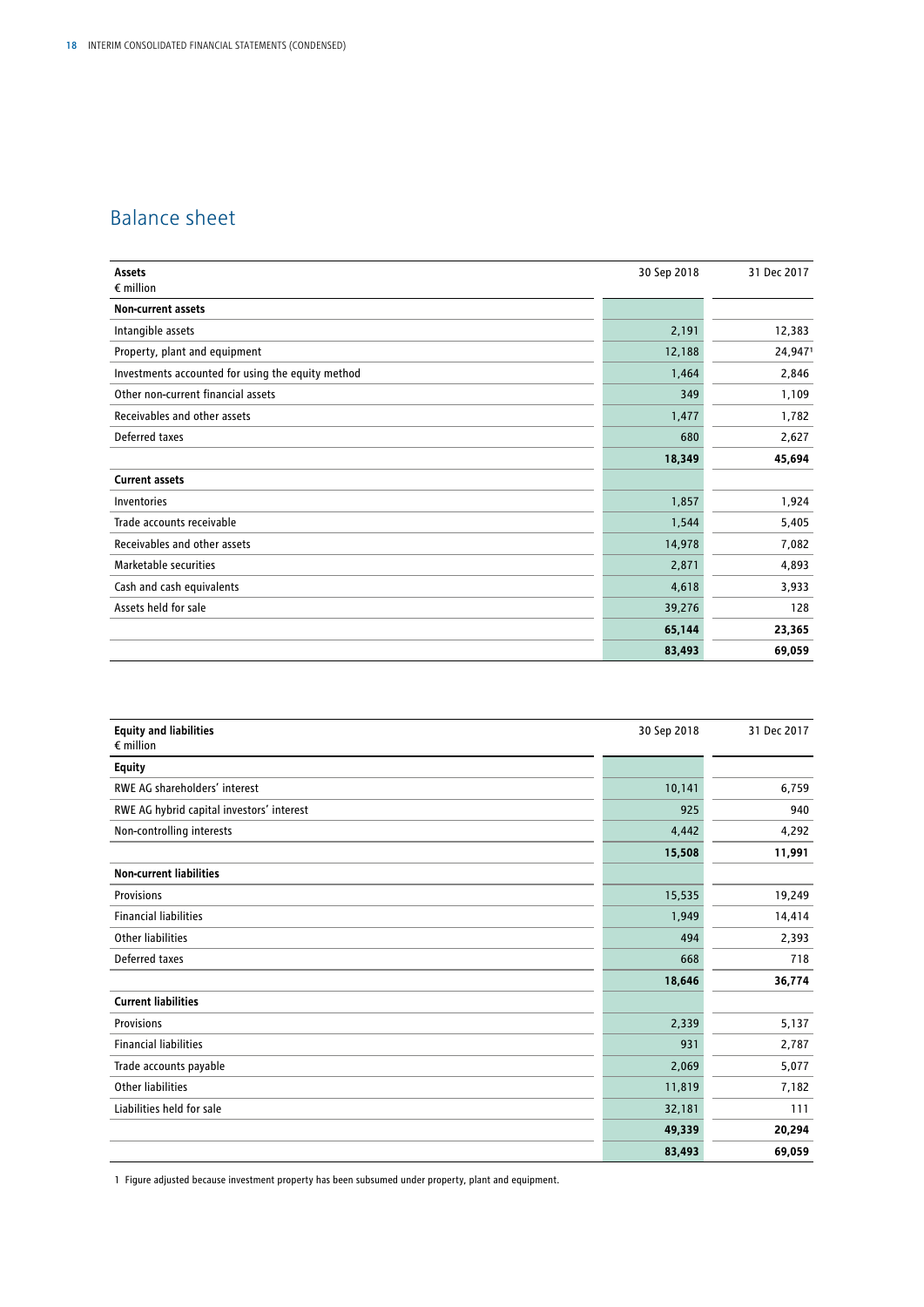## Cash flow statement

|                                                                                                                     | Jan - Sep | Jan - Sep         |
|---------------------------------------------------------------------------------------------------------------------|-----------|-------------------|
| $\epsilon$ million                                                                                                  | 2018      | 2017 <sup>1</sup> |
| Income from continuing operations                                                                                   | $-37$     | 2,044             |
| Depreciation, amortisation and impairment losses/write-backs                                                        | 725       | 625               |
| Changes in provisions                                                                                               | $-280$    | $-7,275$          |
| Deferred taxes/non-cash income and expenses/income from disposal of non-current assets<br>and marketable securities | $-72$     | 84                |
| Changes in working capital                                                                                          | 3,377     | 171               |
| Cash flows from operating activities of continuing operations                                                       | 3,713     | $-4,351$          |
| Cash flows from operating activities of discontinued operations                                                     | 1,182     | 1,440             |
| Cash flows from operating activities                                                                                | 4,895     | $-2,911$          |
| Capital expenditure on non-current assets/acquisitions                                                              | $-842$    | $-517$            |
| Proceeds from disposal of assets/divestitures                                                                       | 41        | 206               |
| Changes in marketable securities and cash investments                                                               | $-519$    | 4,559             |
| Cash flows from investing activities of continuing operations <sup>2</sup>                                          | $-1,320$  | 4,248             |
| Cash flows from investing activities of discontinued operations                                                     | $-1,482$  | 79                |
| Cash flows from investing activities                                                                                | $-2,802$  | 4,327             |
| Cash flows from financing activities of continuing operations                                                       | $-1,369$  | 68                |
| Cash flows from financing activities of discontinued operations                                                     | 1,250     | -595              |
| Cash flows from financing activities                                                                                | $-119$    | -527              |
| Net cash change in cash and cash equivalents                                                                        | 1,974     | 889               |
| Effect of changes in foreign exchange rates and other changes in value on cash and cash                             |           |                   |
| equivalents                                                                                                         | 14        | 6                 |
| Net change in cash and cash equivalents                                                                             | 1,988     | 895               |
| Cash and cash equivalents at beginning of reporting period                                                          | 3,958     | 4,576             |
| of which: reported as 'Assets held for sale'                                                                        | 25        |                   |
| Cash and cash equivalents at beginning of reporting period as per the consolidated<br>balance sheet                 | 3,933     | 4.576             |
| Cash and cash equivalents at end of reporting period                                                                | 5,946     | 5.471             |
| of which: reported as 'Assets held for sale'                                                                        | 1,328     | 40                |
| Cash and cash equivalents at end of reporting period as per the consolidated balance sheet                          | 4,618     | 5,431             |

1 Prior-year figures adjusted.

2 After the initial/subsequent transfer to plan assets in the amount of €41 million (prior-year period: €4 million).